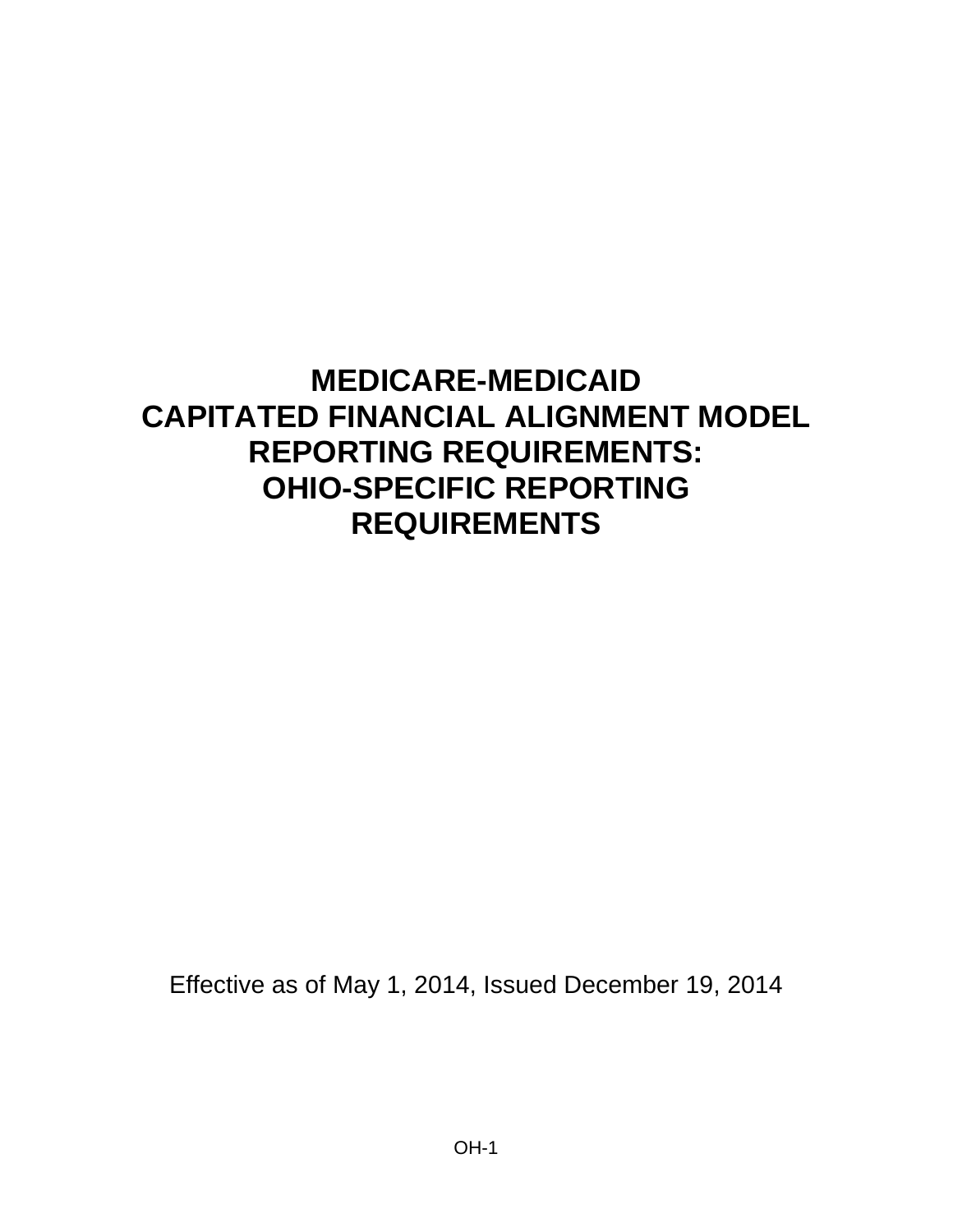#### **Table of Contents**

| Reporting on Disenrolled and Retro-disenrolled MembersOH-6          |  |
|---------------------------------------------------------------------|--|
|                                                                     |  |
| Resubmission of Data to the FAI Data Collection System or HPMS OH-9 |  |
|                                                                     |  |
|                                                                     |  |
| Section OHIII. Performance and Quality ImprovementOH-21             |  |
|                                                                     |  |
|                                                                     |  |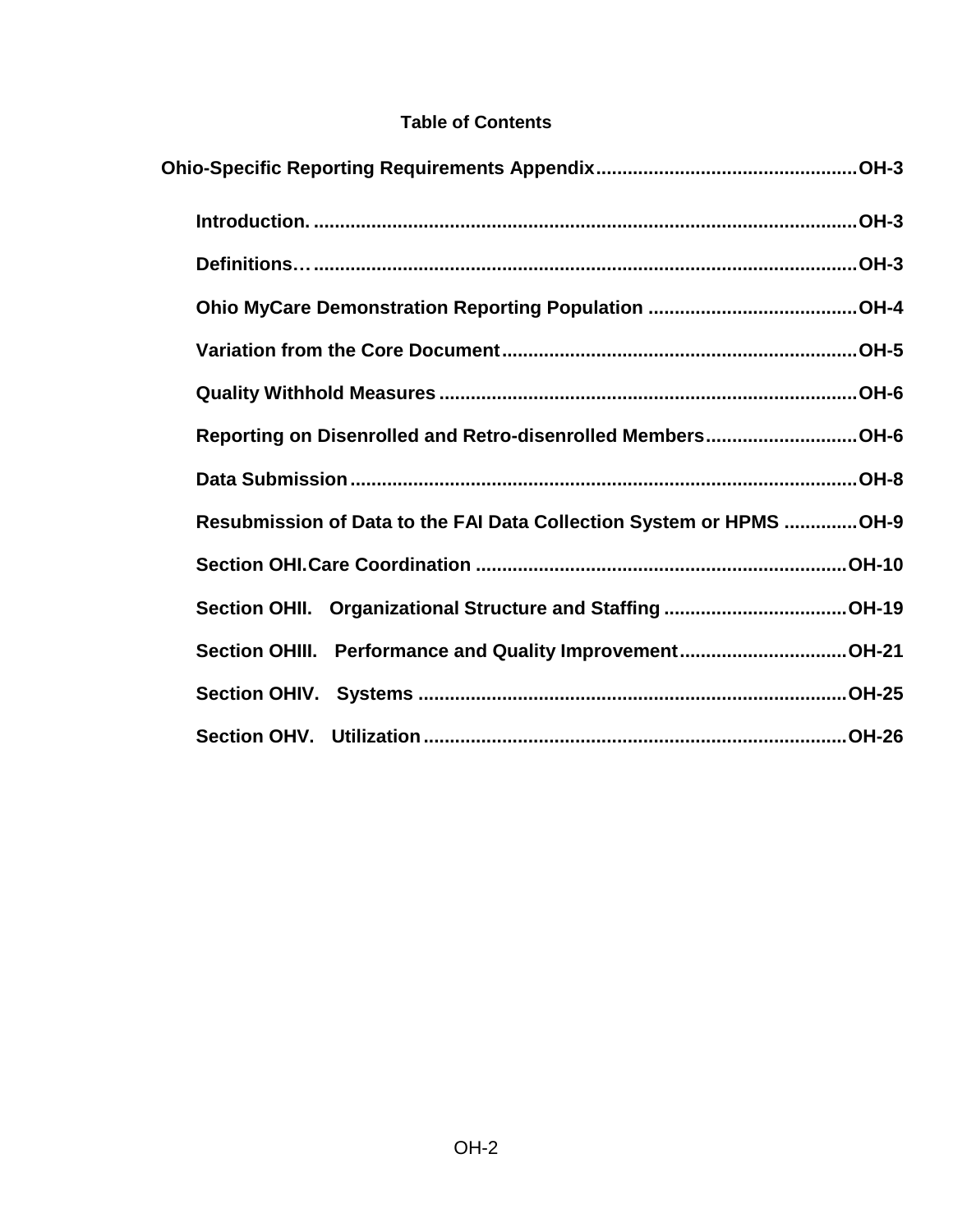#### **Ohio-Specific Reporting Requirements Appendix**

#### <span id="page-2-1"></span><span id="page-2-0"></span>*Introduction*

The measures contained in this appendix are required reporting for all MMPs in the Ohio MyCare Demonstration. CMS and the state reserve the right to update the measures in this appendix for subsequent demonstration years. These statespecific measures directly supplement the Medicare-Medicaid Capitated Financial Alignment: Core Reporting Requirements, which can be found at the following web address:

[http://www.cms.gov/Medicare-Medicaid-Coordination/Medicare-and-Medicaid-](http://www.cms.gov/Medicare-Medicaid-Coordination/Medicare-and-Medicaid-Coordination/Medicare-Medicaid-Coordination-Office/FinancialAlignmentInitiative/InformationandGuidanceforPlans.html)[Coordination/Medicare-Medicaid-Coordination-](http://www.cms.gov/Medicare-Medicaid-Coordination/Medicare-and-Medicaid-Coordination/Medicare-Medicaid-Coordination-Office/FinancialAlignmentInitiative/InformationandGuidanceforPlans.html)[Office/FinancialAlignmentInitiative/InformationandGuidanceforPlans.html](http://www.cms.gov/Medicare-Medicaid-Coordination/Medicare-and-Medicaid-Coordination/Medicare-Medicaid-Coordination-Office/FinancialAlignmentInitiative/InformationandGuidanceforPlans.html)

MMPs should refer to the core document for additional details regarding Demonstration-wide definitions, reporting phases and timelines, and sampling methodology.

The core and state-specific measures supplement existing Part C and Part D reporting requirements, as well as measures that MMPs report via other vehicles or venues, such as HEDIS<sup>®1</sup> and HOS. CMS and the state will also track key utilization measures, which are not included in this document, using encounter and claims data. The quantitative measures are part of broader oversight, monitoring, and performance improvement processes that include several other components and data sources not described in this document.

MMPs should contact the OH Help Desk at [OHHelpDesk@norc.org](mailto:OHHelpDesk@norc.org) with any questions about the Core Reporting Requirements, Ohio state-specific appendix, or the data submission process.

# <span id="page-2-2"></span>*Definitions*

Calendar Quarter: All quarterly measures are reported on calendar quarters. The four calendar quarters of each calendar year will be as follows: 1/1 – 3/31, 4/1 – 6/30,  $7/1 - 9/30$ , and  $10/1 - 12/31$ .

Calendar Year: All annual measures are reported on a calendar year basis. Calendar year 2014 (CY1) will be an abbreviated year, with data reported for the time period beginning May 1, 2014 and ending December 31, 2014. Calendar year 2015 (CY2) will represent January 1, 2015 through December 31, 2015.

 $\overline{a}$ <sup>1</sup> HEDIS<sup>®</sup> is a registered trademark of the National Committee of Quality Assurance (NCQA).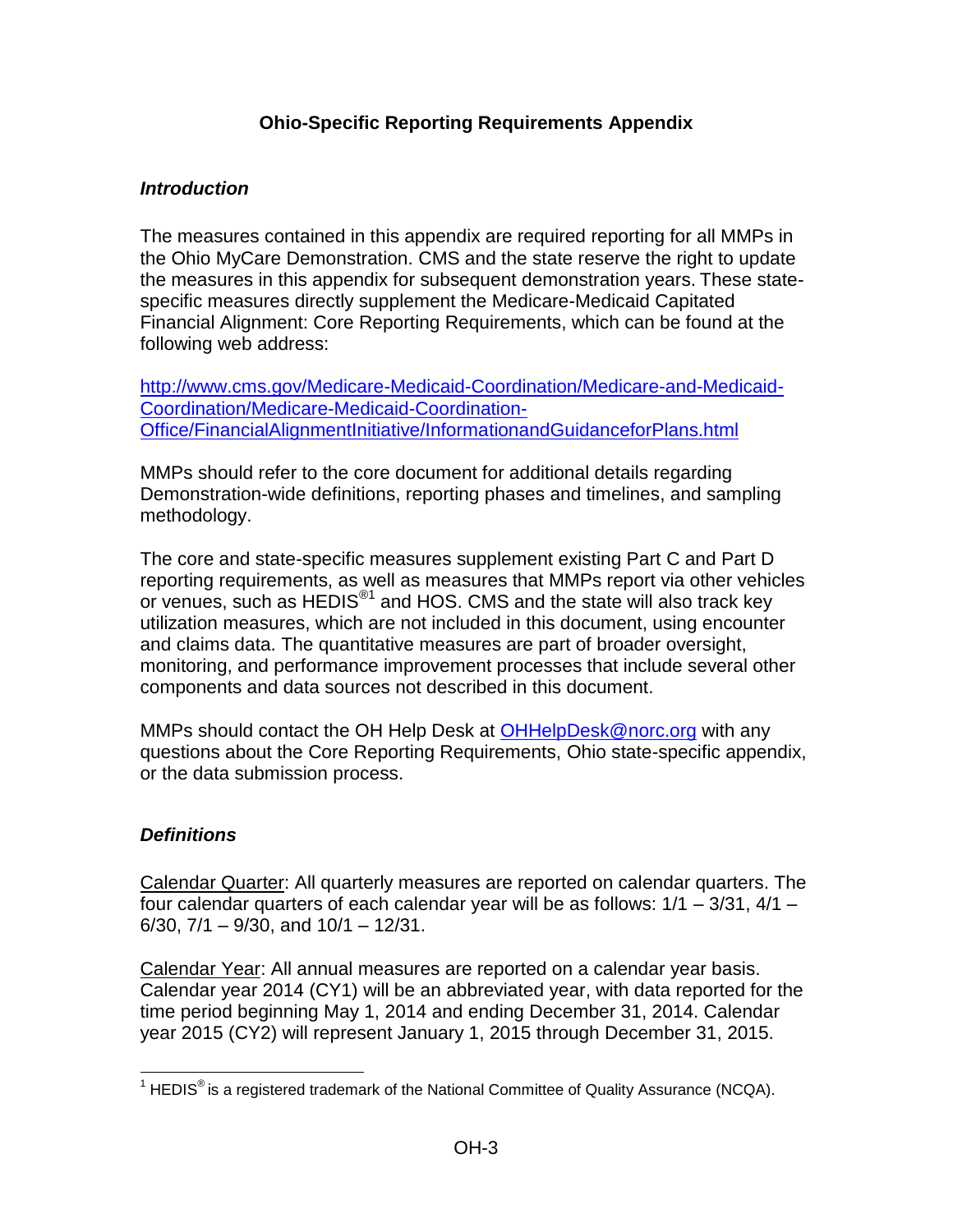Implementation Period: The initial months of the demonstration during which plans will report to CMS and the state on a more intensive reporting schedule. The Implementation Period starts on the first effective enrollment date and continues until the end of the first 2015 calendar year quarter (May 1, 2014 – March 31, 2015).

Long Term Services and Supports (LTSS): A range of home and community based services designed to meet a beneficiary's need as an alternative to long term nursing facility care to enable a person to live as independently as possible. Examples include assistance with bathing, dressing and other basic activities of daily life and self-care, as well as support for everyday tasks such as laundry, shopping and transportation.

Primary Care Provider (PCP): Primary care physicians licensed by the state of Ohio and board certified in family practice, internal medicine, general practice, obstetrics/gynecology, or geriatrics, state licensed physician assistants, or a physician extender who is a registered nurse practitioner or advanced practice nurse or advanced practice nurse group practice within an acceptable specialty as required under state regulation.

## <span id="page-3-0"></span>*Ohio MyCare Demonstration Reporting Population*

Because some members in Ohio receive Medicare and Medicaid coverage through MyCare Ohio while others receive only their Medicaid benefits through MyCare Ohio, the distinction between these members for reporting purposes is clarified as follows.

For the purpose of all Core and state-specific reporting, Ohio MMPs are to report only on members enrolled to receive both Medicare and Medicaid benefits through the MMP. Ohio MMPs should only report on members who are enrolled in the MMP's Medicare-Medicaid MyCare program. MMPs should not include members who are enrolled in the Medicaid-only portion of MyCare. Of note, passive enrollment for the Medicare-Medicaid MyCare Demonstration in Ohio begins in January 2015. Data reported after passive enrollment should include both members who opt in<sup>2</sup> and members who are passively enrolled into the MMP at any point. Plans can identify this information on the enrollment file using the enrollment source codes in the CMS DTRR file. Code J represents statesubmitted passive enrollment and Code L represents opt-in population or MMP beneficiary election. Reporting of both Core measures in HPMS and statespecific measures via the FAI Data Collection System should exclude data for

 2 For the Ohio Capitated Financial Alignment Demonstration, "opt-in" specifically refers to members who choose to actively enroll in a MMP at any point during the demonstration. Passive enrollment does not include members who were are automatically enrolled into a Medicaid-only program with an affiliated MMP.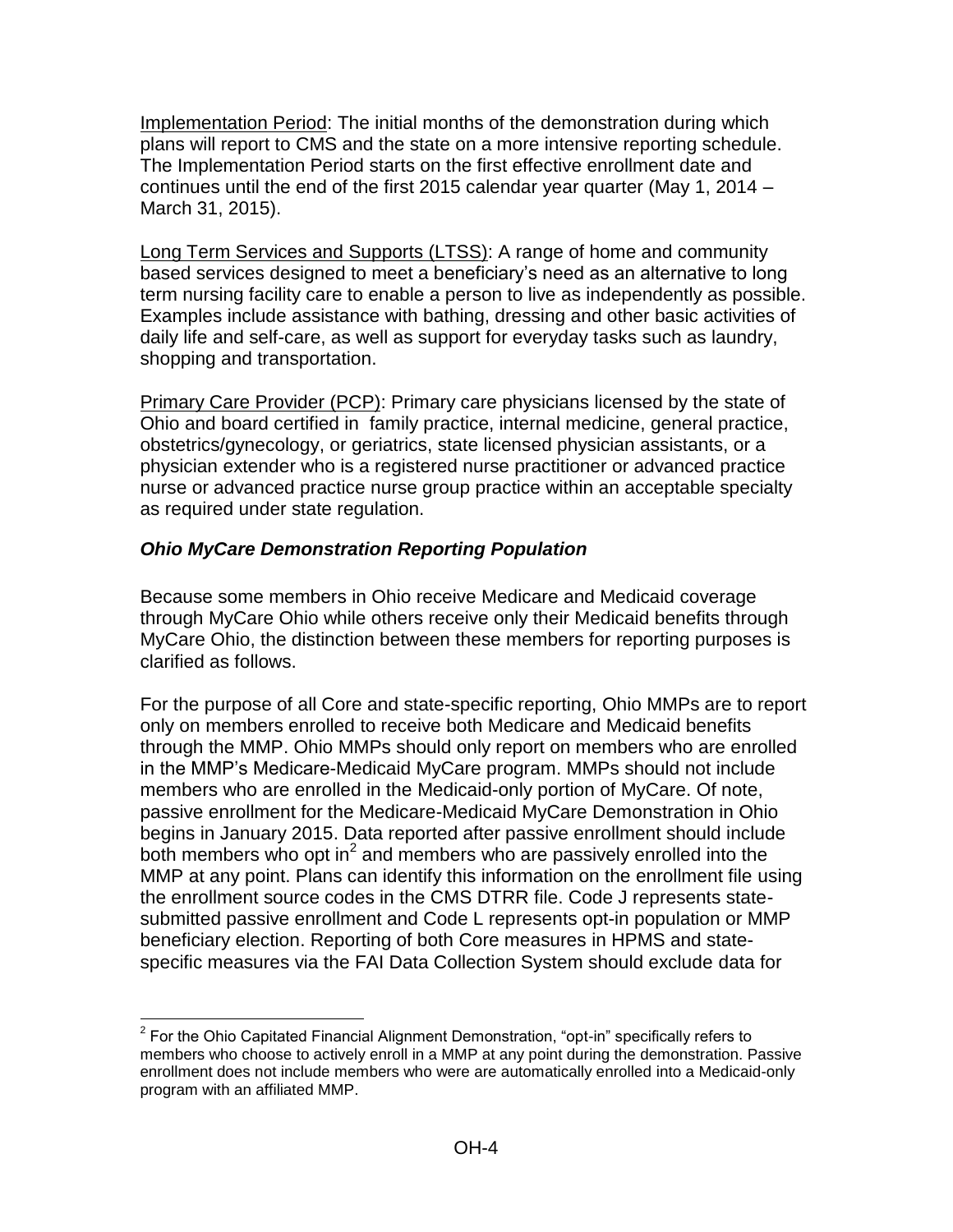members who are Medicaid-only and should only include Medicare-Medicaid enrollees.

## <span id="page-4-0"></span>*Variation from the Core Document*

# Core 2.1 and Core 2.2

Due to MyCare Ohio's inclusion of a Medicaid-only product, in addition to a Medicare-Medicaid, there are some caveats to the reporting of the core measures that pertain to assessments (i.e., Core Measure 2.1 and Core Measure 2.2).

Some members who were previously enrolled in MMPs' affiliated Medicaid-only programs will be passively enrolled into the Medicare-Medicaid program on January 1, 2015. Since the assessments used in MyCare are the same, regardless of whether a member is in a Medicaid-only product or the MMP, MMPs will not be required to complete an additional assessment for individuals who have previously received a comprehensive initial assessment in the Medicaid-only MyCare program or from another MyCare MMP. As such, for formerly Medicaid-only members with an initial assessment completed prior to January 2015, MMPs are to report those assessments as having been completed in the **January 2015 monthly reporting period**.

Similarly, if a member in a MyCare Medicaid-only product opted out of passive enrollment in January, but subsequently chose to opt in to an MMP affiliated with the plan in which they were previously enrolled, the MMP does not need to complete a new assessment as long as the prior assessment was completed less than one year prior to opting in to the MMP. In this case, the MMP should report the assessment as having been completed in the month of opt-in.

For members not continuously enrolled, MMPs will not be required to complete additional assessments, provided that the member was previously enrolled with the MMP within the prior 90 days.

MMPs should refer to the Core reporting requirements for detailed specifications for reporting Core 2.1 and Core 2.2. For example, Core 2.1 should only include members whose 90<sup>th</sup> day of enrollment occurred during the reporting period. Members enrolled into the Medicare-Medicaid MyCare Program on January 1, 2015 would reach their  $90<sup>th</sup>$  day (3 full months) on March 31, 2015. Therefore these members would be reported in the data submission for the March monthly reporting period, even if their assessment was completed in the January 2015 monthly reporting period.

MMPs will be required to contact enrollees to ensure there are no changes to the health status or additional needs as a result of expanded coverage per the requirements in Section 2.5.3.2.3.7 of the three-way contract and update the member care plan as necessary. For instance, a person whose hypertension was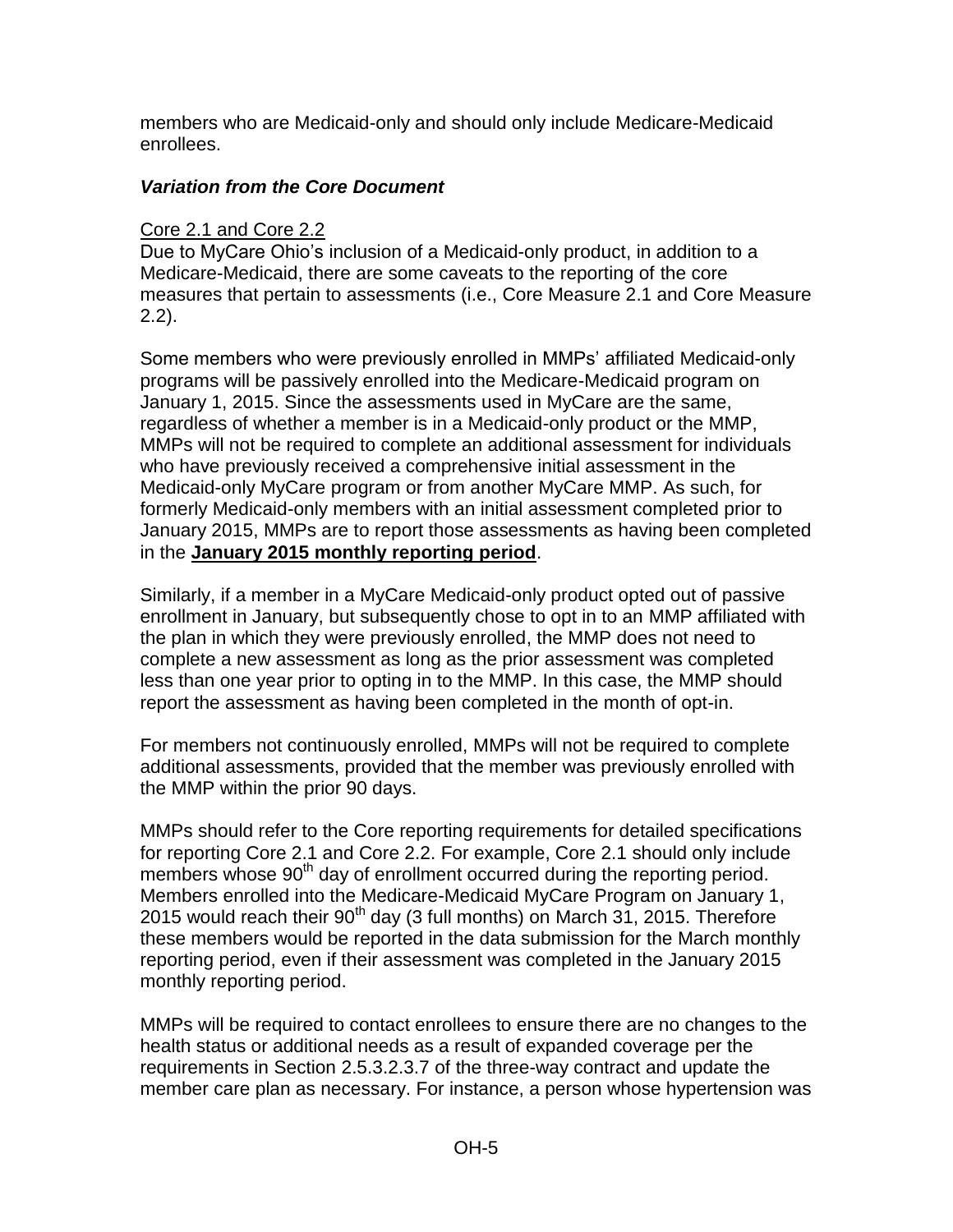well maintained under Medicare FFS and Medicare Part D may need support through transition to the new plan. This information may have been captured in the assessment but not specifically addressed since it was covered through a separate benefit. Necessary updates should be made to the member care plan. MMPs should not report these contacts through Core 2.1 or 2.2, however.

Core 2.3

For Core 2.3, Members with an annual reassessment, MMPs should determine whether members are eligible for an annual reassessment using the actual date an assessment was completed, even if that date occurred when the member was enrolled in the Medicaid-only MyCare program.

# <span id="page-5-0"></span>*Quality Withhold Measures*

CMS and the state will also establish a set of quality withhold measures, and MMPs will be required to meet established thresholds. Throughout this document, quality withhold measures for Demonstration Year 1 are marked with the following symbol: (<sup>i</sup>). CMS and the state of Ohio will update the quality withhold measures for subsequent demonstration years closer to the start of demonstration year 2 (DY2). Additional information on the withhold methodology and benchmarks will be provided at a later time.

In addition to the quality withhold measures identified in this appendix and the core reporting requirements document, the following measure from The Medicare-Medicaid Capitated Financial Alignment: Core Reporting Requirements will be a quality withhold measure for MMPs participating in the Ohio MyCare Demonstration:

• Measure 9.2 Nursing Facility Diversion

Additional information on The Medicare-Medicaid Capitated Financial Alignment: Core Reporting Requirements can be found at the following web address:

[http://www.cms.gov/Medicare-Medicaid-Coordination/Medicare-and-Medicaid-](http://www.cms.gov/Medicare-Medicaid-Coordination/Medicare-and-Medicaid-Coordination/Medicare-Medicaid-Coordination-Office/FinancialAlignmentInitiative/InformationandGuidanceforPlans)[Coordination/Medicare-Medicaid-Coordination-](http://www.cms.gov/Medicare-Medicaid-Coordination/Medicare-and-Medicaid-Coordination/Medicare-Medicaid-Coordination-Office/FinancialAlignmentInitiative/InformationandGuidanceforPlans)[Office/FinancialAlignmentInitiative/InformationandGuidanceforPlans](http://www.cms.gov/Medicare-Medicaid-Coordination/Medicare-and-Medicaid-Coordination/Medicare-Medicaid-Coordination-Office/FinancialAlignmentInitiative/InformationandGuidanceforPlans)

# <span id="page-5-1"></span>*Reporting on Disenrolled and Retro-disenrolled Members*

Unless otherwise indicated in the reporting requirements, MMPs should report on all Medicare-Medicaid members enrolled in the demonstration who meet the definition of the data elements, regardless of whether that member was subsequently disenrolled from the MMP. Measure-specific guidance on how to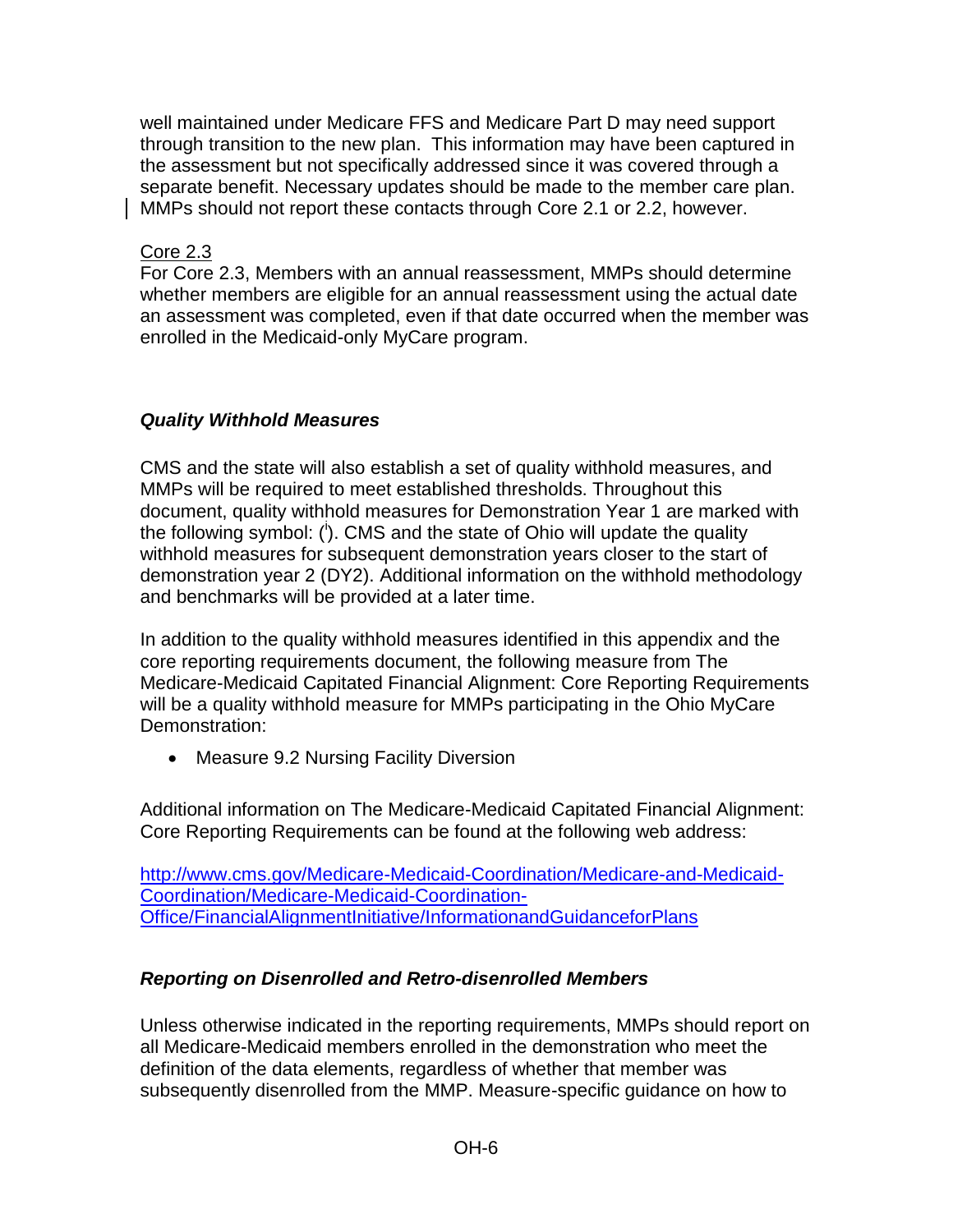report on disenrolled members is provided under the Notes section of each statespecific measure.

CMS understands that due to retro-disenrollment of members, there may be instances where there is a lag between a member's effective disenrollment date and the date on which the MMP is informed about that disenrollment. This time lag might create occasional data inaccuracies if an MMP includes members in reports who had in fact disenrolled before the start of the reporting period. If MMPs are aware at the time of reporting that a member has been retrodisenrolled with a disenrollment effective date prior to the reporting period (and therefore was not enrolled during the reporting period in question), then MMPs may exclude that member from reporting. Please note that MMPs are *not*  required to re-submit corrected data should you be informed of a retrodisenrollment subsequent to a reporting deadline. MMPs should act upon their best and most current knowledge at the time of reporting regarding each member's enrollment status.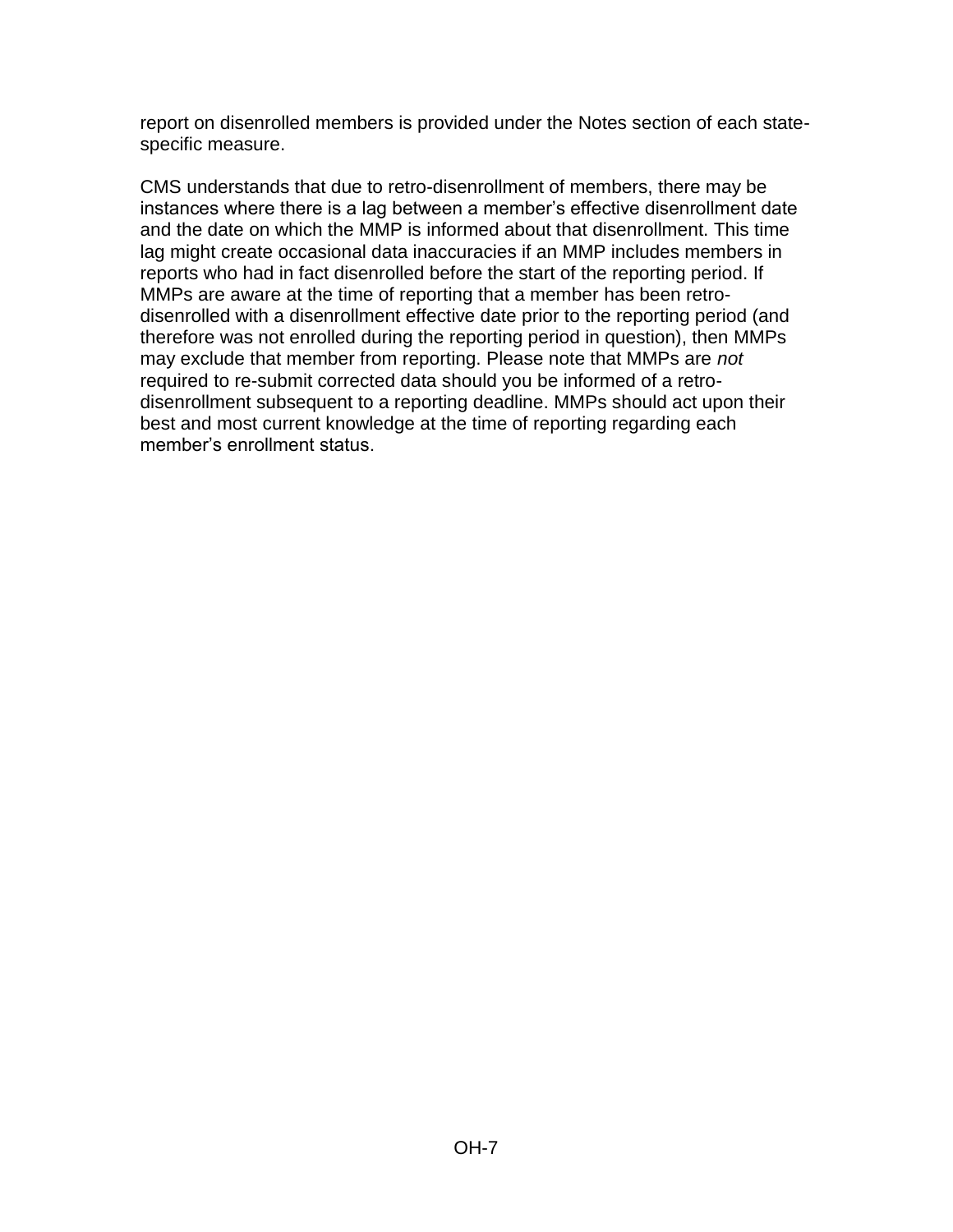| <b>Demonstration Year 1</b> |                              |                             |                                                                                                    |  |
|-----------------------------|------------------------------|-----------------------------|----------------------------------------------------------------------------------------------------|--|
|                             | <b>Phase</b>                 | <b>Dates</b>                | <b>Explanation</b>                                                                                 |  |
| Continuous                  | <b>Implementation Period</b> | 5-1-14 through 3-31-15      | From the first effective<br>enrollment date through<br>the end of the first quarter<br>of 2015.    |  |
| Reporting                   | <b>Ongoing Period</b>        | 5-1-14 through 12-31-15     | From the first effective<br>enrollment date through<br>the end of the first<br>demonstration year. |  |
|                             |                              | <b>Demonstration Year 2</b> |                                                                                                    |  |
| Continuous<br>Reporting     | <b>Ongoing Period</b>        | 1-1-16 through 12-31-16     | From January 1st through<br>the end of the second<br>demonstration year.                           |  |
| <b>Demonstration Year 3</b> |                              |                             |                                                                                                    |  |
| Continuous<br>Reporting     | <b>Ongoing Period</b>        | 1-1-17 through 12-31-17     | From January 1st through<br>the end of the third<br>demonstration year.                            |  |

## **Ohio's Implementation, Ongoing, and Continuous Reporting Periods**

# <span id="page-7-0"></span>*Data Submission*

All MMPs will submit state-specific measure data through the web-based Financial Alignment Initiative (FAI) Data Collection System (unless otherwise specified in the measure description). All data submissions must be submitted to this site by 5:00p.m. ET on the applicable due date. This site can be accessed at the following web address: [https://Financial-Alignment-Initiative.NORC.org](https://financial-alignment-initiative.norc.org/) 

(Note: Prior to the first use of the system, all MMPs will receive an email notification with the username and password that has been assigned to their plan. This information will be used to log in to the FAI system and complete the data submission.)

All MMPs will submit core measure data in accordance with the Core Reporting Requirements. Submission requirements vary by measure, but most core measures are reported through the Health Plan Management System (HPMS).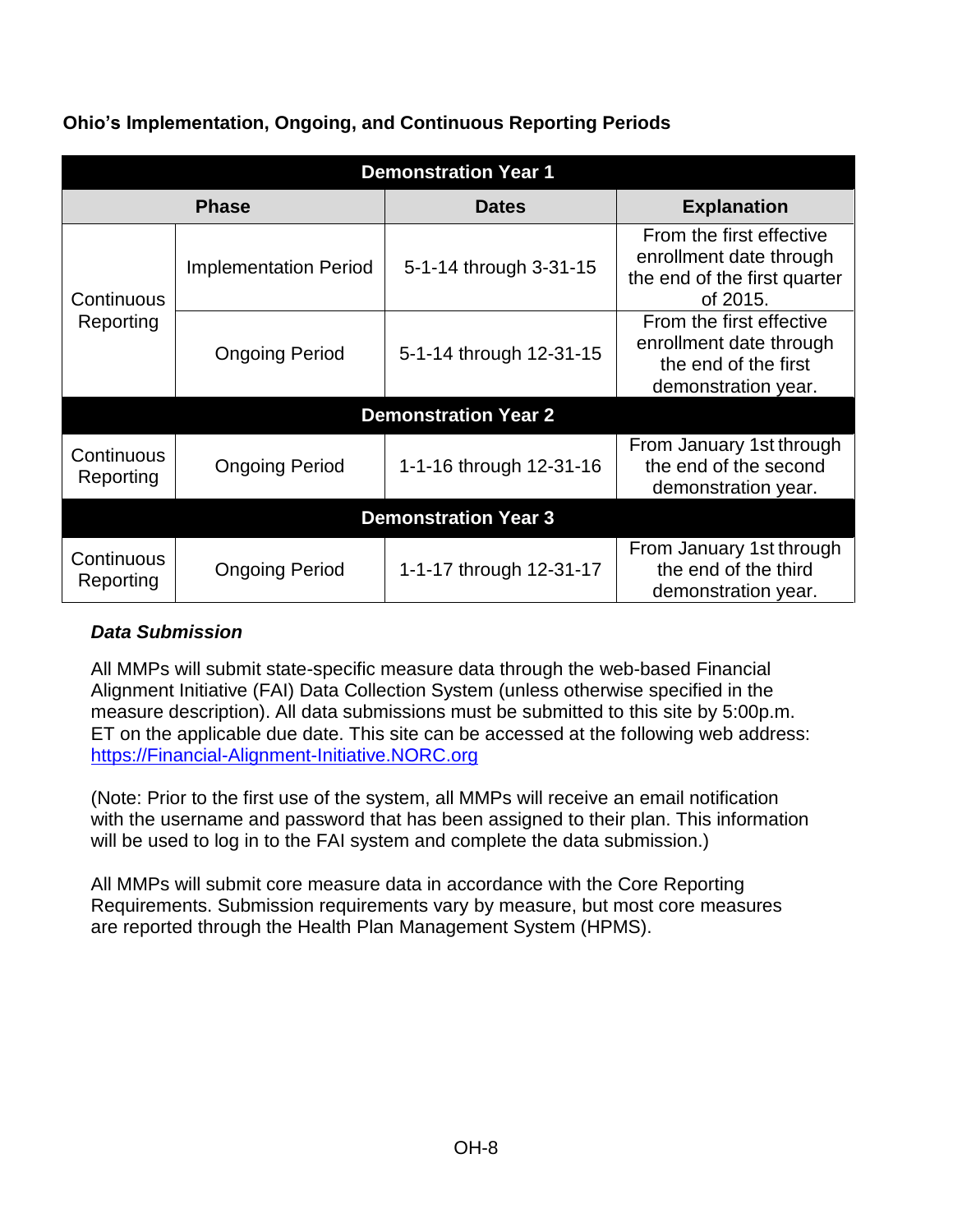# <span id="page-8-0"></span>*Resubmission of Data to the FAI Data Collection System or HPMS*

MMPs must comply with the following steps to resubmit data after an established due date:

- 1. Email the OH HelpDesk to request resubmission.
	- o Specify in the email which measures need resubmission;
	- o Specify for which reporting period(s) the resubmission is needed; and
	- o Provide a brief explanation for why the data need to be resubmitted.
- 2. After review of the request, the OH HelpDesk will notify the MMP once the FAI Data Collection System and/or HPMS has been re-opened.
- 3. Resubmit data through the applicable reporting system.
- 4. Notify the OH HelpDesk again after resubmission has been completed.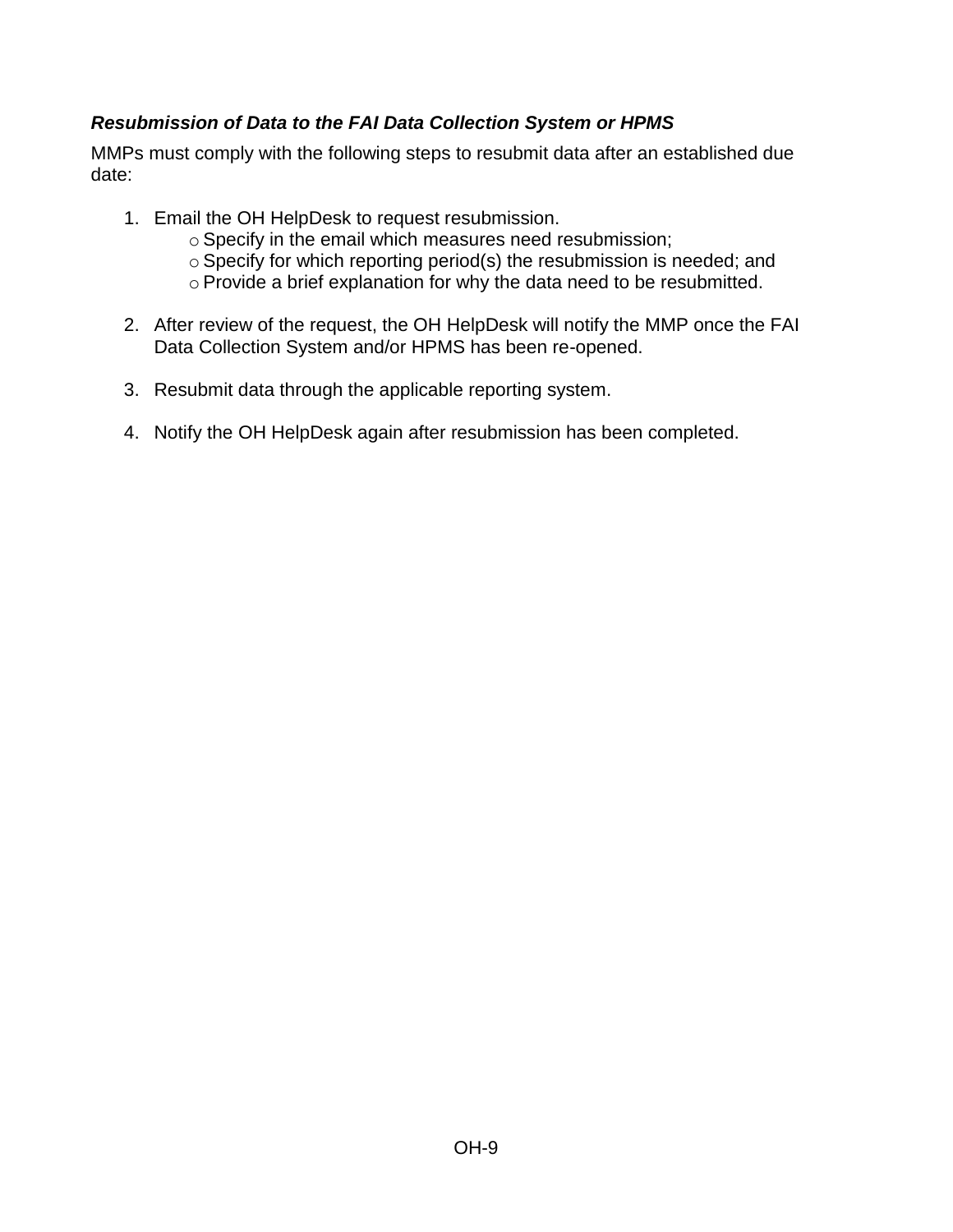## <span id="page-9-0"></span>**Section OHI. Care Coordination**

| <b>IMPLEMENTATION</b>                  |                                        |                |                                                                                                     |                                                                                           |
|----------------------------------------|----------------------------------------|----------------|-----------------------------------------------------------------------------------------------------|-------------------------------------------------------------------------------------------|
| <b>Reporting</b><br><b>Section</b>     | <b>Reporting</b><br><b>Frequency</b>   | Level          | <b>Reporting</b><br><b>Period</b>                                                                   | <b>Due Date</b>                                                                           |
| OH1. Care<br>Coordination              | Monthly,<br>beginning<br>after 90 days | Contract       | Current<br>Month<br>Ex:<br>$1/1 - 1/31$                                                             | By the end of the<br>month following the<br>last day of the<br>reporting period           |
|                                        |                                        | <b>ONGOING</b> |                                                                                                     |                                                                                           |
| <b>Reporting</b><br><b>Section</b>     | <b>Reporting</b><br><b>Frequency</b>   | Level          | <b>Reporting</b><br><b>Periods</b>                                                                  | <b>Due Date</b>                                                                           |
| OH <sub>1</sub> . Care<br>Coordination | Quarterly                              | Contract       | Current<br>Calendar<br>Quarter<br>Ex:<br>$1/1 - 3/31$<br>$4/1 - 6/30$<br>$7/1 - 9/30$<br>10/1-12/31 | By the end of the<br>second month<br>following the last day<br>of the reporting<br>period |

#### OH1.1 Members with care plans within 90 days of enrollment.

| <b>Element</b><br><b>Letter</b> | <b>Element Name</b>   | <b>Definition</b>     | <b>Allowable</b><br><b>Values</b> |
|---------------------------------|-----------------------|-----------------------|-----------------------------------|
| А.                              | Total number of       | Total number of       | Field Type: Numeric               |
|                                 | members enrolled      | members enrolled      |                                   |
|                                 | whose 90th day of     | whose 90th day of     |                                   |
|                                 | enrollment occurred   | enrollment occurred   |                                   |
|                                 | within the reporting  | within the reporting  |                                   |
|                                 | period.               | period.               |                                   |
| B.                              | Total number of       | Of the total reported | Field type: Numeric               |
|                                 | members who were      | in A, the number of   |                                   |
|                                 | documented as         | members who were      | Note: Is a subset of A.           |
|                                 | unwilling to complete | documented as         |                                   |
|                                 | a care plan within 90 | unwilling to complete |                                   |
|                                 | days of enrollment.   | a care plan within 90 |                                   |
|                                 |                       | days of enrollment.   |                                   |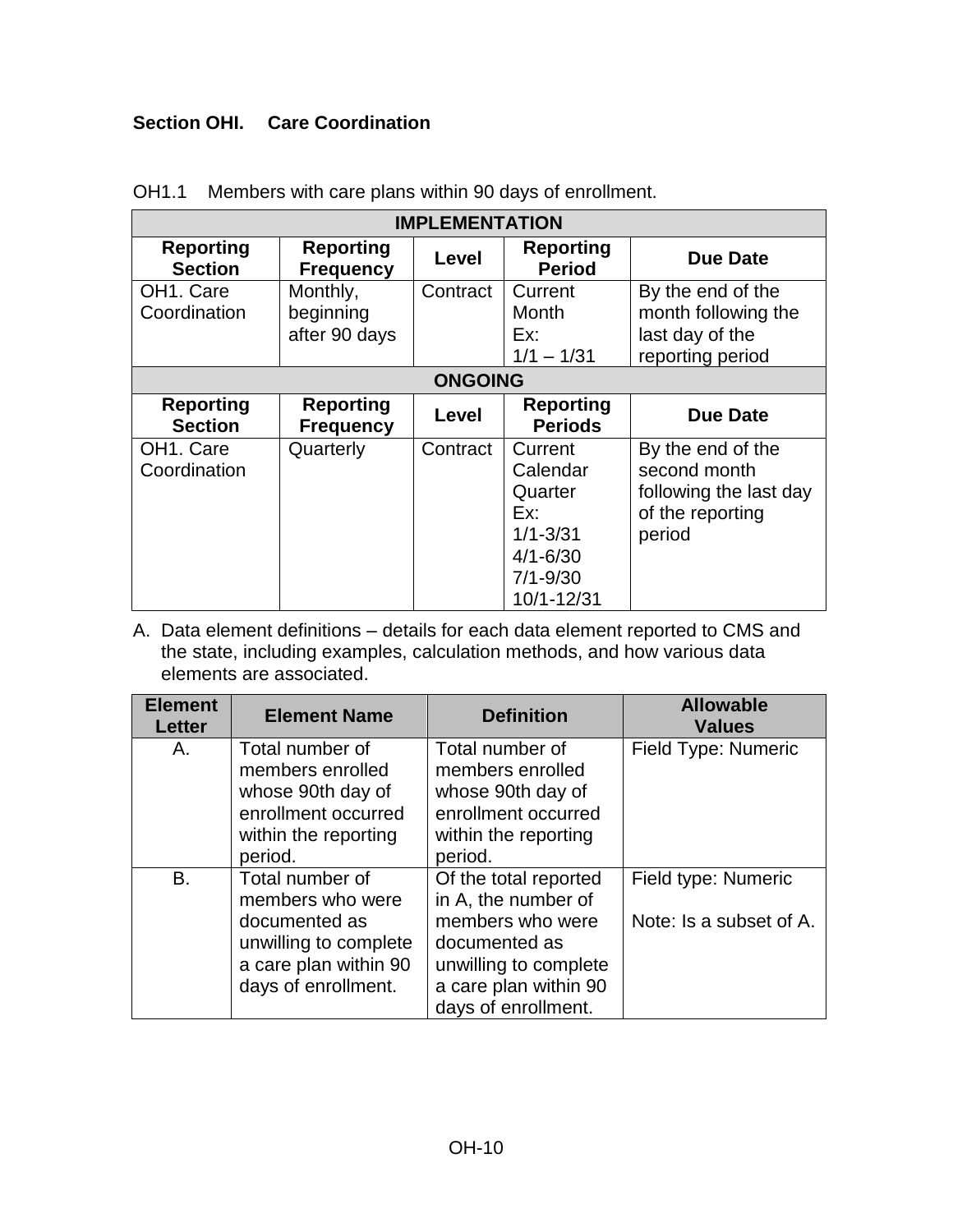| <b>Element</b><br><b>Letter</b> | <b>Element Name</b>                                                                                                                       | <b>Definition</b>                                                                                                                                                      | <b>Allowable</b><br><b>Values</b>              |
|---------------------------------|-------------------------------------------------------------------------------------------------------------------------------------------|------------------------------------------------------------------------------------------------------------------------------------------------------------------------|------------------------------------------------|
| C.                              | Total number of<br>members the MMP<br>was unable to locate,<br>following three<br>documented<br>attempts within 90<br>days of enrollment. | Of the total reported<br>in A, the number of<br>members the MMP<br>was unable to locate,<br>following three<br>documented<br>attempts within 90<br>days of enrollment. | Field type: Numeric<br>Note: Is a subset of A. |
| D.                              | Total number of<br>members with a care<br>plan completed<br>within 90 days of<br>enrollment.                                              | Of the total reported<br>in A, the number of<br>members with a care<br>plan completed<br>within 90 days of<br>enrollment.                                              | Field Type: Numeric<br>Note: Is a subset of A. |

- B. QA Checks/Thresholds procedures used by CMS and the state to establish benchmarks in order to identify outliers or data that are potentially erroneous.
	- CMS and the state will perform an outlier analysis.
	- As data are received from MMPs over time, CMS and the state will apply threshold checks.
- C. Edits and Validation checks validation checks that should be performed by each MMP prior to data submission.
	- Confirm those data elements listed above as subsets of other elements.
	- MMPs should validate that data elements B, C, and D are less than or equal to data element A.
	- All data elements should be positive values.
- D. Analysis how CMS and the state will evaluate reported data, as well as how other data sources may be monitored. CMS and the state will evaluate the percentage of members:
	- Who were unable to be located to have a care plan completed within 90 days of enrollment.
	- Who refused to have a care plan completed within 90 days of enrollment.
	- Who had a care plan completed within 90 days of enrollment.
	- Who were willing to participate and who could be located who had a care plan completed within 90 days of enrollment.
- E. Notes additional clarifications to a reporting section. This section incorporates previously answered frequently asked questions.
	- MMPs should include all members regardless of whether the member enrolled voluntarily or was passively enrolled. Medicaidonly members should not be included.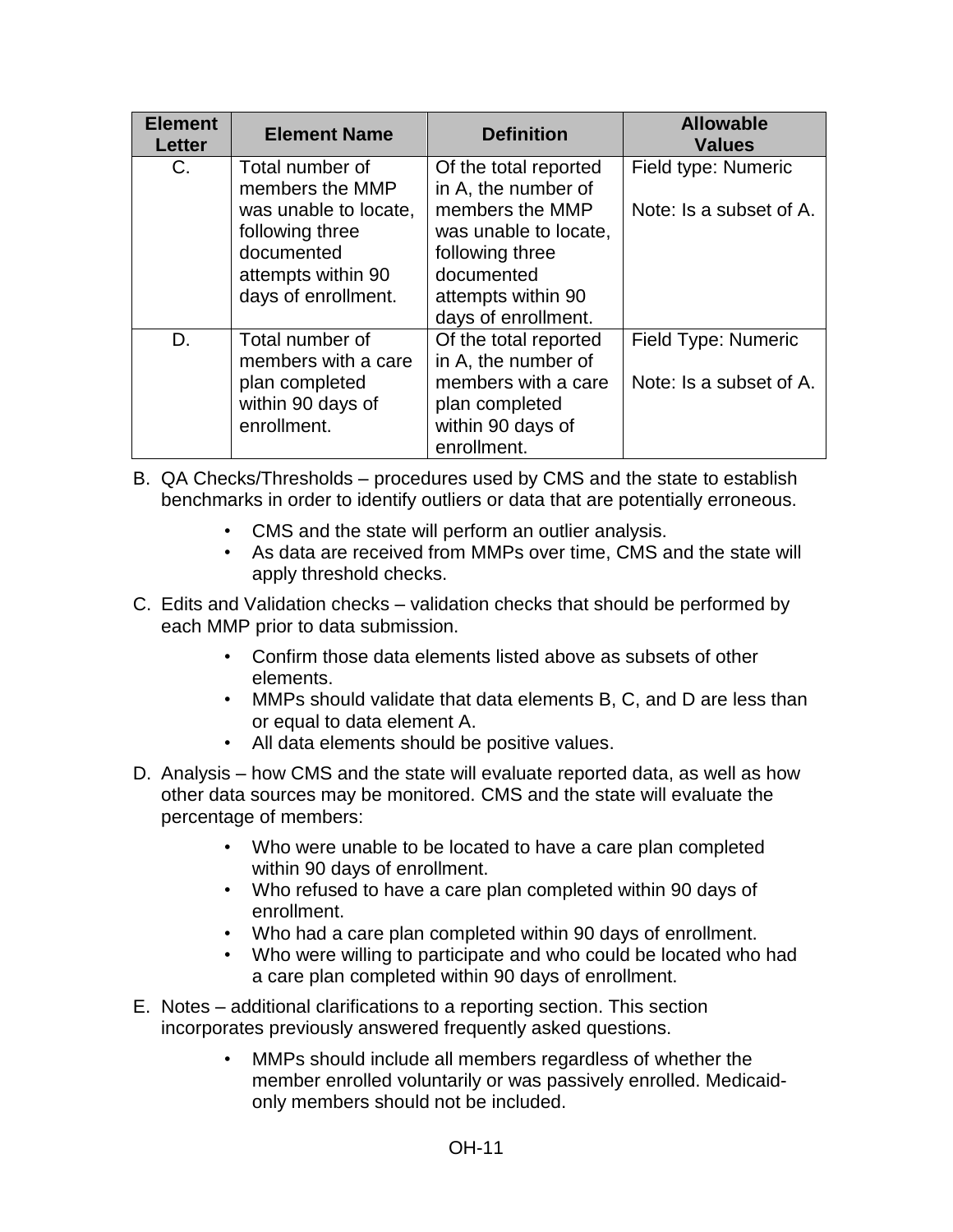- The 90th day of enrollment should be based on each member's enrollment effective date. For purposes of reporting this measure, 90 days of enrollment will be equivalent to three full calendar months.
- The effective date of enrollment is the first date of the member's coverage through the MMP.
- MMPs should include all members who meet the criteria outlined in Element A, regardless if they are disenrolled as of the end of the reporting period (i.e., include all members whose 90<sup>th</sup> day of enrollment occurred within the reporting period regardless of whether they are currently enrolled or disenrolled as of the last day of the reporting period).
- MMPs should refer to OH's MOU and the three-way contract for specific requirements pertaining to a care plan.
- Failed attempts to contact member to complete a care plan must be documented and CMS and the state may validate this number.
- For Medicare-Medicaid members who were formerly Medicaid-only members prior to January 2015, MMPs are still required to contact enrollees to ensure that there are no changes to health status or additional needs as a result of expanded coverage. MMPs must make necessary updates to the care plan accordingly.
- F. Data Submission how MMPs will submit data collected to CMS and the state.
	- MMPs will submit data collected for this measure in the above specified format through a secure data collection site established by CMS. This site can be accessed at the following web address: [https://Financial-Alignment-Initiative.NORC.org](https://financial-alignment-initiative.norc.org/)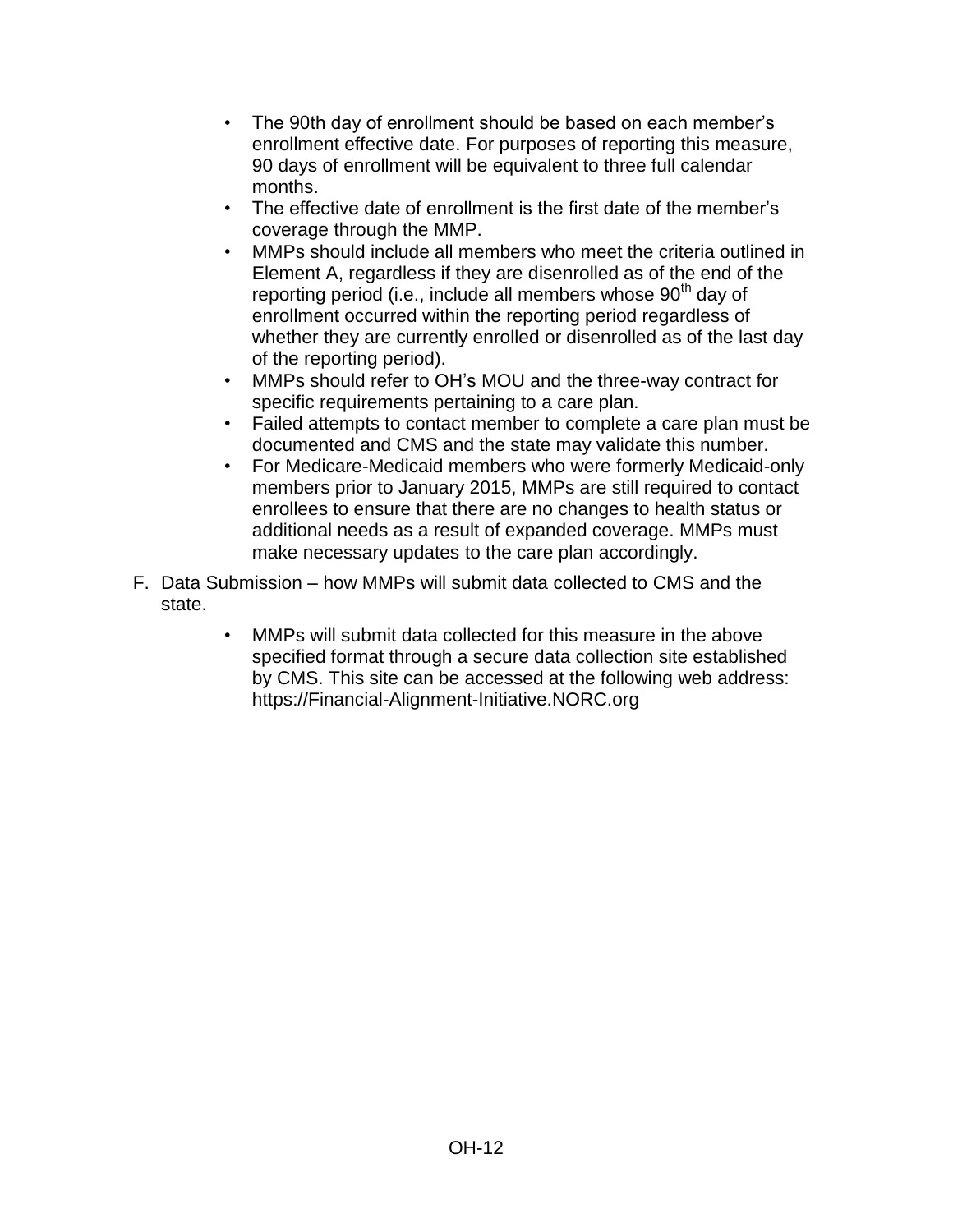| <b>IMPLEMENTATION</b>                                           |                                      |                                                                                                     |                                                                                           |                                                                                 |  |
|-----------------------------------------------------------------|--------------------------------------|-----------------------------------------------------------------------------------------------------|-------------------------------------------------------------------------------------------|---------------------------------------------------------------------------------|--|
| <b>Reporting</b><br><b>Section</b>                              | <b>Reporting</b><br><b>Frequency</b> | Level                                                                                               | <b>Reporting</b><br><b>Period</b>                                                         | Due Date                                                                        |  |
| OH <sub>1</sub> . Care<br>Coordination                          | Monthly                              | Contract                                                                                            | Current<br>Month<br>Ex:<br>$1/1 - 1/31$                                                   | By the end of the<br>month following the<br>last day of the<br>reporting period |  |
|                                                                 | <b>ONGOING</b>                       |                                                                                                     |                                                                                           |                                                                                 |  |
| <b>Reporting</b><br><b>Section</b>                              | <b>Reporting</b><br><b>Frequency</b> | <b>Level</b>                                                                                        | <b>Reporting</b><br><b>Periods</b>                                                        | <b>Due Date</b>                                                                 |  |
| OH <sub>1</sub> . Care<br>Contract<br>Quarterly<br>Coordination |                                      | Current<br>Calendar<br>Quarter<br>Ex:<br>$1/1 - 3/31$<br>$4/1 - 6/30$<br>$7/1 - 9/30$<br>10/1-12/31 | By the end of the<br>second month<br>following the last<br>day of the reporting<br>period |                                                                                 |  |

OH1.2 Members with documented discussions of care goals.

| <b>Element</b><br><b>Letter</b> | <b>Element Name</b>                                                                                               | <b>Definition</b>                                                                                                                        | <b>Allowable</b><br><b>Values</b>              |
|---------------------------------|-------------------------------------------------------------------------------------------------------------------|------------------------------------------------------------------------------------------------------------------------------------------|------------------------------------------------|
| Α.                              | Total number of<br>members with a<br>care plan<br>developed.                                                      | Total number of<br>members with a care<br>plan developed during<br>the reporting period.                                                 | Field Type: Numeric                            |
| <b>B.</b>                       | Total number of<br>members with at<br>least one<br>documented<br>discussion of care<br>goals in the care<br>plan. | Of the total reported in<br>A, the number of<br>members with at least<br>one documented<br>discussion of care<br>goals in the care plan. | Field Type: Numeric<br>Note: Is a subset of A. |

- B. QA Checks/Thresholds procedures used by CMS and the state to establish benchmarks in order to identify outliers or data that are potentially erroneous.
	- Guidance will be forthcoming on the established threshold for this measure.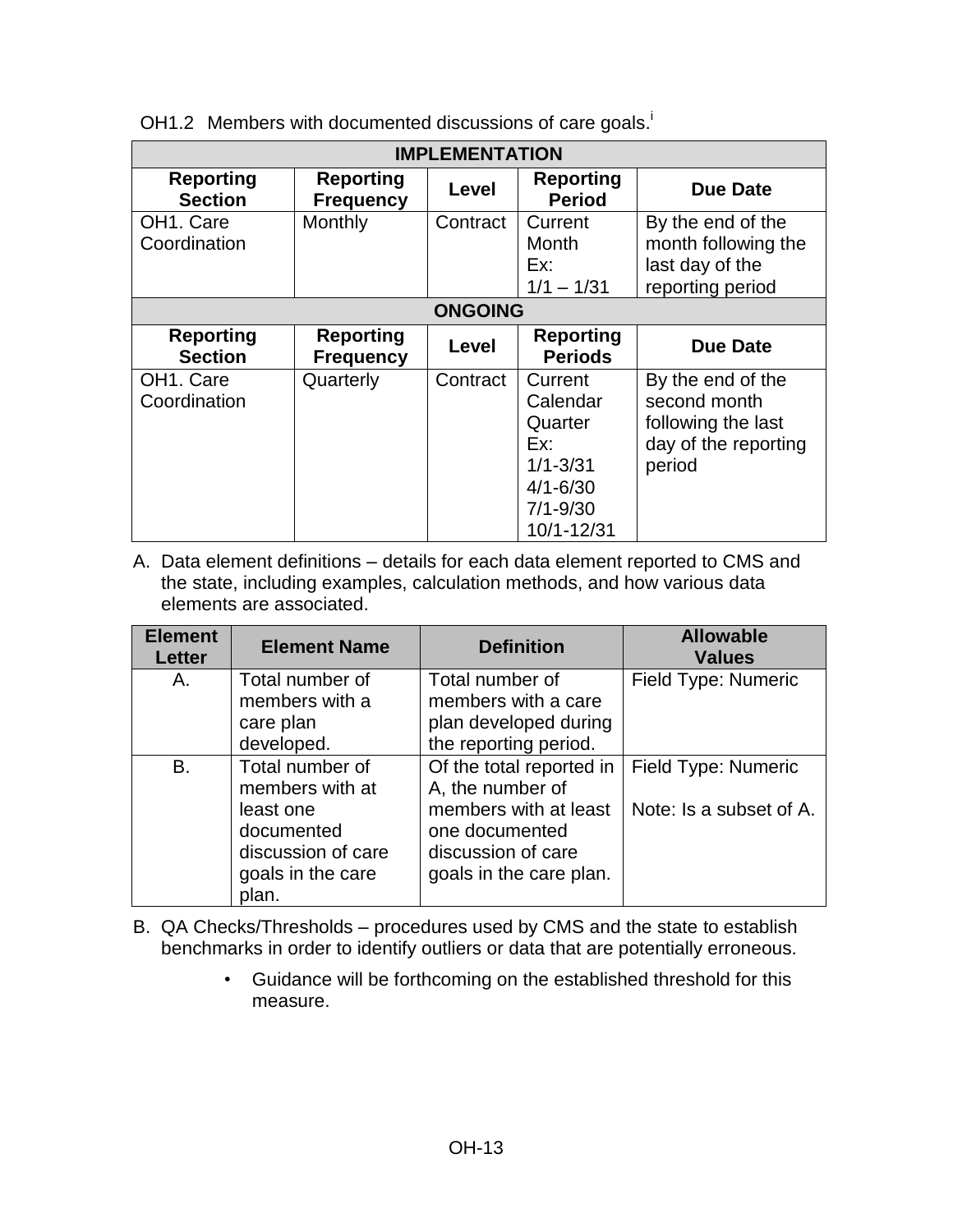- C. Edits and Validation checks validation checks that should be performed by each MMP prior to data submission.
	- Confirm those data elements listed above as subsets of other elements.
	- MMPs should validate that data element B is less than or equal to data element A.
	- All data elements should be positive values.
- D. Analysis how CMS and the state will evaluate reported data, as well as how other data sources may be monitored.
	- CMS and the state will evaluate the percentage of members who had a care plan developed in the reporting period who had at least one documented discussion of care goals in the care plan.
- E. Notes additional clarifications to a reporting section. This section incorporates previously answered frequently asked questions.
	- MMPs should include all members regardless of whether the member enrolled voluntarily or was passively enrolled. Medicaidonly members should not be included.
	- MMPs should include all members who meet the criteria outlined in Element A, regardless if they are disenrolled as of the end of the reporting period (i.e., include all members regardless if they are currently enrolled or disenrolled as of the last day of the reporting period).
	- Care goal discussions can be completed as part of the initial development of the care plan; when care goals are discussed as part of the development of the care plan, the MMP should only include the care plan in data element B, when discussion of the care goal is clearly documented in the care plan.
	- For Medicare-Medicaid members who were formerly Medicaid-only members prior to January 2015, MMPs are still required to contact enrollees to ensure that there are no changes to health status or additional needs as a result of expanded coverage. MMPs must make necessary updates to the care plan accordingly.
- F. Data Submission how MMPs will submit data collected to CMS and the state.
	- MMPs will submit data collected for this measure in the above specified format through a secure data collection site established by CMS. This site can be accessed at the following web address: [https://Financial-Alignment-Initiative.NORC.org](https://financial-alignment-initiative.norc.org/)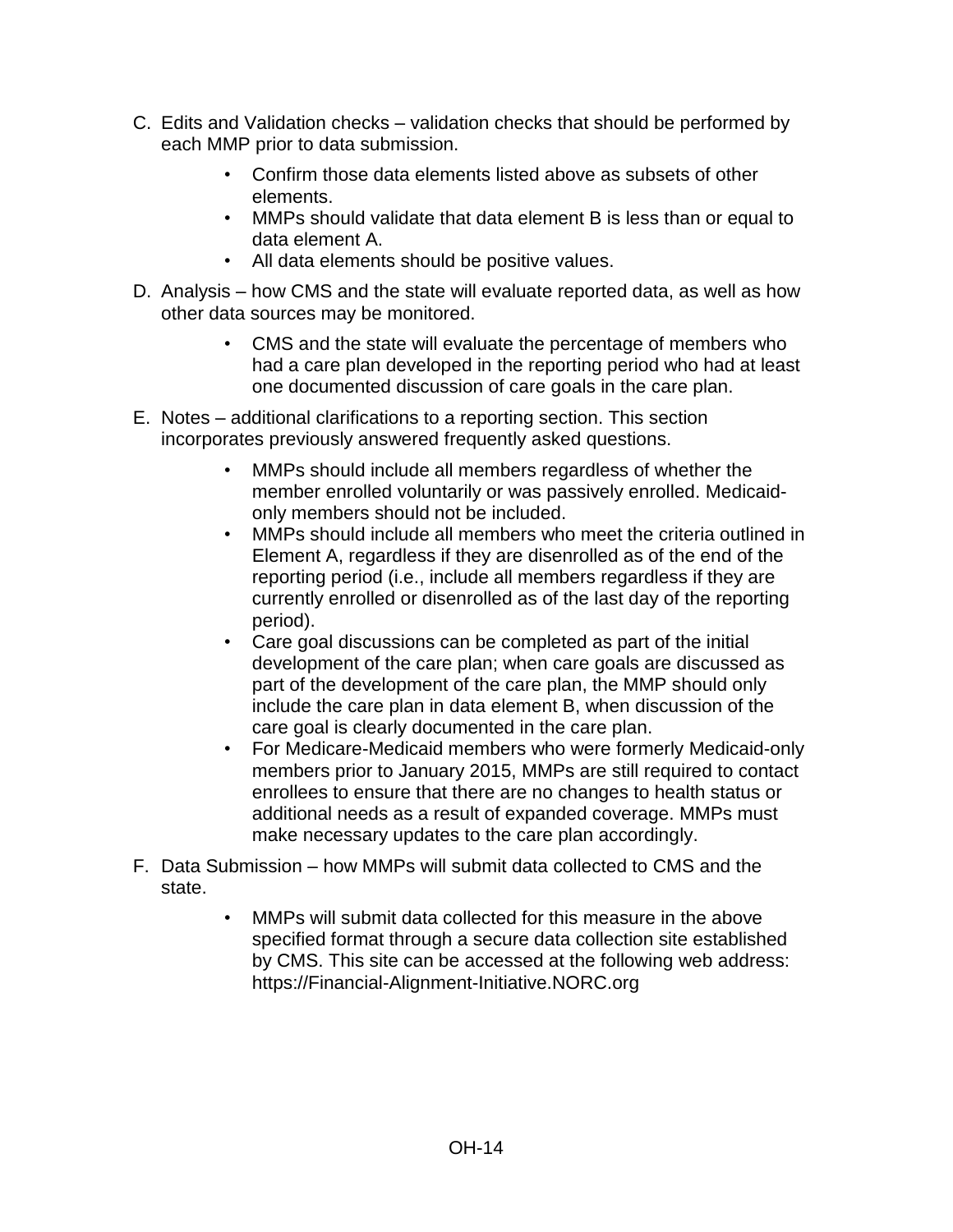OH1.3 Members with first follow-up visit within 30 days of inpatient hospital discharge.

| <b>CONTINUOUS REPORTING</b>            |                                      |          |                                                                                                     |                                                                                           |
|----------------------------------------|--------------------------------------|----------|-----------------------------------------------------------------------------------------------------|-------------------------------------------------------------------------------------------|
| <b>Reporting</b><br><b>Section</b>     | <b>Reporting</b><br><b>Frequency</b> | Level    | <b>Reporting</b><br><b>Periods</b>                                                                  | Due Date                                                                                  |
| OH <sub>1</sub> . Care<br>Coordination | Quarterly                            | Contract | Current<br>Calendar<br>Quarter<br>Ex:<br>$1/1 - 3/31$<br>$4/1 - 6/30$<br>$7/1 - 9/30$<br>10/1-12/31 | By the end of the<br>fourth month<br>following the last day<br>of the reporting<br>period |

| <b>Element</b><br><b>Letter</b> | <b>Element Name</b>    | <b>Definition</b>        | <b>Allowable</b><br><b>Values</b> |
|---------------------------------|------------------------|--------------------------|-----------------------------------|
| А.                              | Total number of        | Total number of          | Field Type: Numeric               |
|                                 | inpatient hospital     | inpatient hospital       |                                   |
|                                 | discharges             | discharges during the    |                                   |
|                                 |                        | reporting period.        |                                   |
| B.                              | Total number of        | Of the total reported in | Field Type: Numeric               |
|                                 | inpatient hospital     | A, the number of         |                                   |
|                                 | discharges that        | inpatient hospital       | Note: Is a subset of A.           |
|                                 | resulted in an         | discharges that          |                                   |
|                                 | ambulatory care        | resulted in an           |                                   |
|                                 | follow-up visit within | ambulatory care follow-  |                                   |
|                                 | 30 days of             | up visit within 30 days  |                                   |
|                                 | discharge from the     | of discharge from the    |                                   |
|                                 | hospital.              | hospital.                |                                   |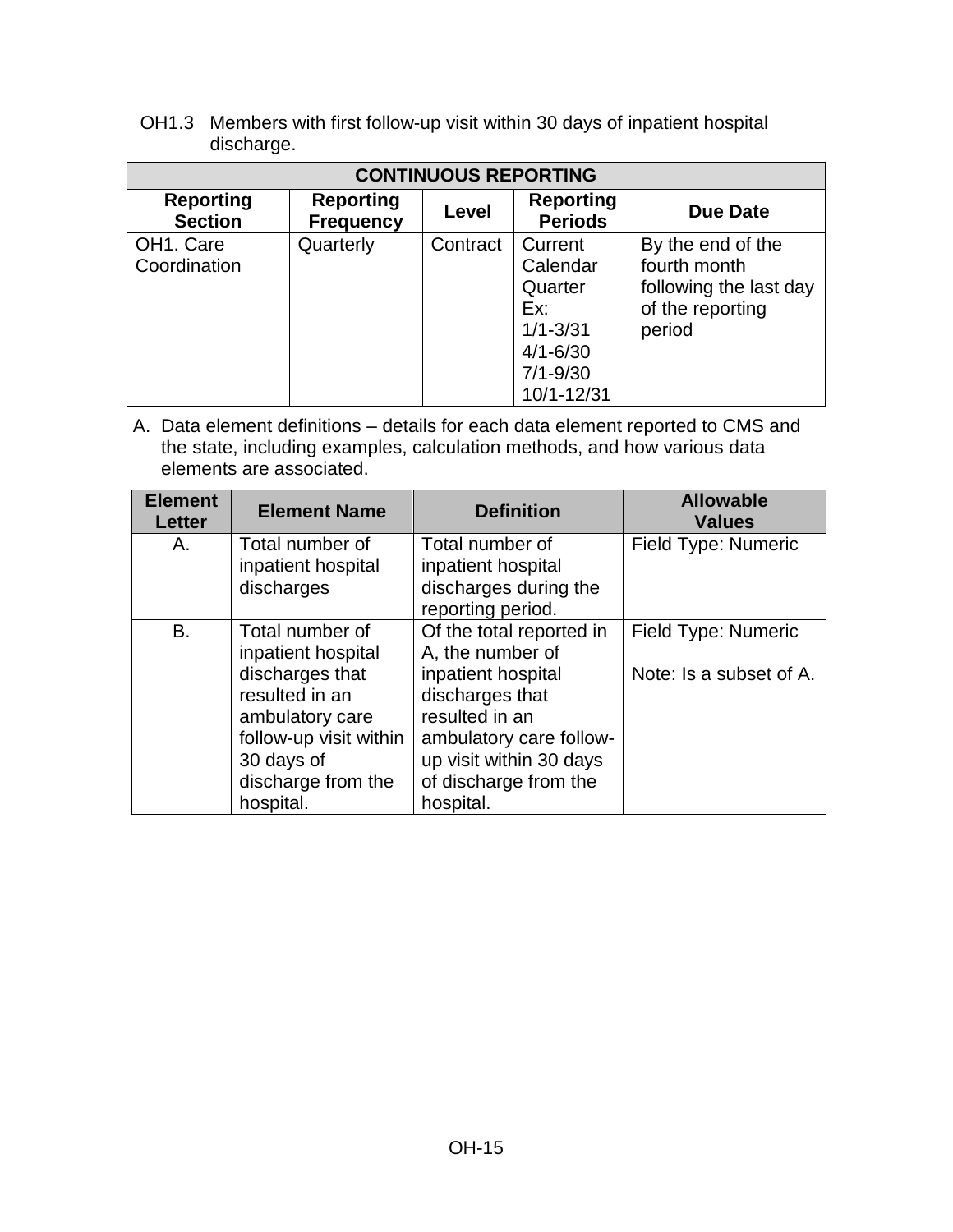- B. QA Checks/Thresholds procedures used by CMS and the state to establish benchmarks in order to identify outliers or data that are potentially erroneous.
	- CMS and the state will perform an outlier analysis.
	- As data are received from MMPs over time, CMS and the state will apply threshold checks.
- C. Edits and Validation checks validation checks that should be performed by each MMP prior to data submission.
	- Confirm those data elements listed above as subsets of other elements.
	- MMPs should validate that data element B is less than or equal to data element A.
	- All data elements should be positive values.
- D. Analysis how CMS and the state will evaluate reported data, as well as how other data sources may be monitored.
	- CMS and the state will evaluate the percentage of inpatient hospital discharges that resulted in an ambulatory care follow-up visit within 30 days of the discharge from the hospital.
- E. Notes additional clarifications to a reporting section. This section incorporates previously answered frequently asked questions.
	- MMPs should include all inpatient hospital discharges for members regardless of whether the member enrolled voluntarily or was passively enrolled. Medicaid-only members should not be included.
	- MMPs should include all inpatient hospital discharges for members who meet the criteria outlined in Element A and who were continuously enrolled from the date of the hospital discharge through 30 days after the hospital discharge, regardless if they are disenrolled as of the end of the reporting period (i.e., include all members regardless if they are currently enrolled or disenrolled as of the last day of the reporting period).
	- The date of discharge must occur within the reporting period, but the follow-up may not be in the same reporting period. For example, if a discharge occurs during the last month of the reporting period, look to the first month of the following reporting period to identify the follow-up visit.
	- The member needs to be enrolled from the date of the hospital discharge through 30 days after the hospital discharge, with no gaps in enrollment to be included in this measure.
	- A follow-up visit is defined as an ambulatory care follow-up visit to assess the member's health following a hospitalization. Codes to identify follow-up visits are provided in Table OH-1.
	- Codes to identify inpatient discharges are provided in Table OH-2.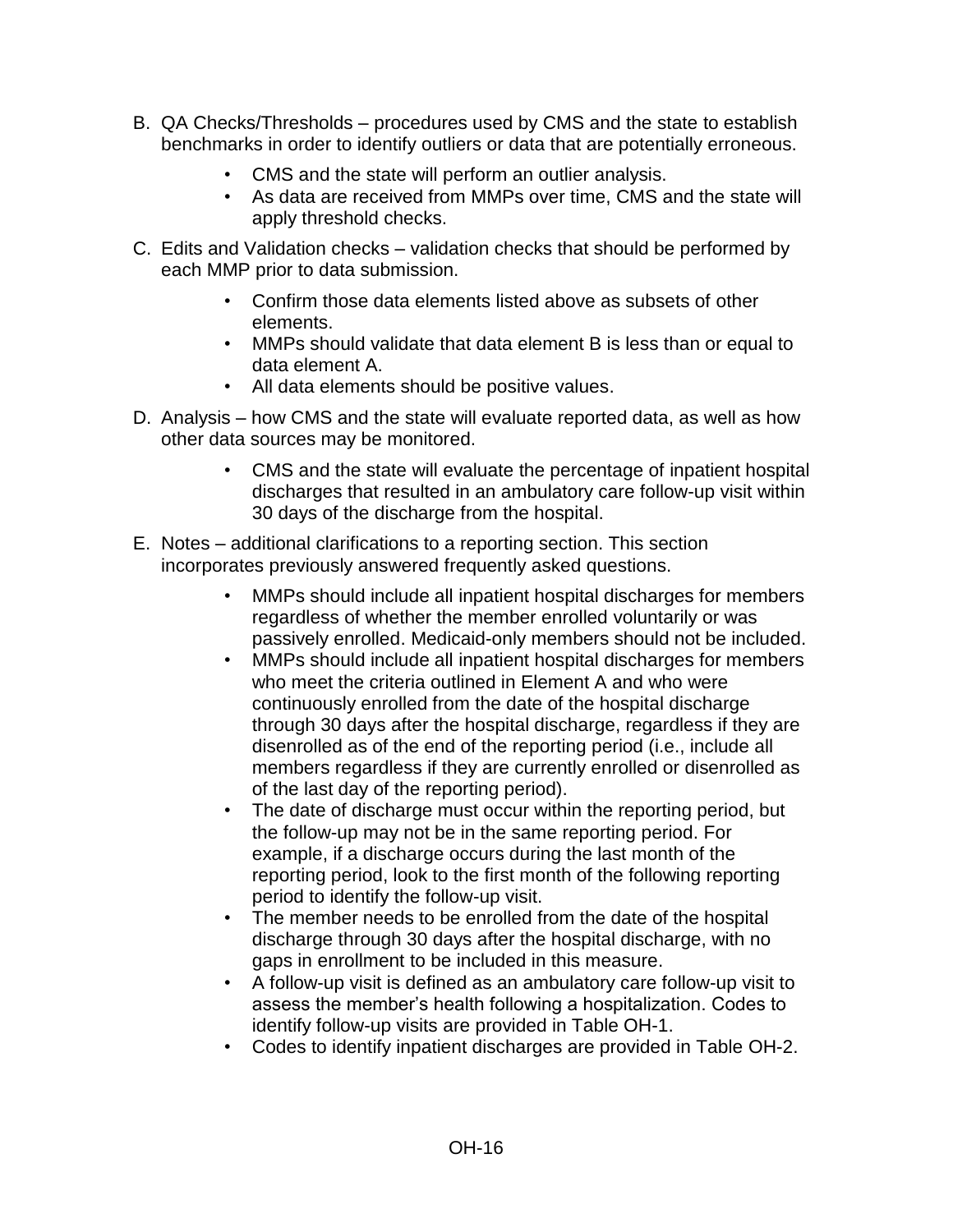• Exclude discharges in which the patient was transferred or readmitted within 30 days after discharge to an acute or non-acute facility.

| Exclude discharges due to death. Codes to identify patients who |
|-----------------------------------------------------------------|
| have expired are provided in Table OH-3.                        |

| Table OH-1: Codes to Identify Ambulatory Health Services |                                                                             |                                     |                                                |                                              |
|----------------------------------------------------------|-----------------------------------------------------------------------------|-------------------------------------|------------------------------------------------|----------------------------------------------|
| <b>Description</b>                                       | <b>CPT</b>                                                                  | <b>HCPCS</b>                        | ICD-9-CM<br><b>Diagnosis</b>                   | <b>UB Revenue</b>                            |
| Office or other<br>outpatient<br>services                | 99201-99205, 99211-<br>99215, 99241-99245                                   |                                     |                                                | 051x, 0520-0523,<br>0526-0529, 0982,<br>0983 |
| Home services                                            | 99341-99345, 99347-<br>99350                                                |                                     |                                                |                                              |
| Nursing facility care                                    | 99304-99310, 99315,<br>99316, 99318                                         |                                     |                                                | 0524, 0525                                   |
| Domiciliary, rest<br>home or custodial<br>care services  | 99324-99328, 99334-<br>99337                                                |                                     |                                                |                                              |
| Preventive medicine                                      | 99385-99387, 99395-<br>99397, 99401-99404,<br>99411, 99412, 99420,<br>99429 | G0344,<br>G0402,<br>G0438,<br>G0439 |                                                |                                              |
| Ophthalmology and<br>optometry                           | 92002, 92004, 92012,<br>92014                                               |                                     |                                                |                                              |
| General medical<br>examination                           |                                                                             |                                     | V70.0, V70.3,<br>V70.5, V70.6,<br>V70.8, V70.9 |                                              |

| Table OH-2: Codes to Identify Inpatient Discharges             |           |                                                                                                                                                                                                                                                                                                                                                                                                                                                                      |  |
|----------------------------------------------------------------|-----------|----------------------------------------------------------------------------------------------------------------------------------------------------------------------------------------------------------------------------------------------------------------------------------------------------------------------------------------------------------------------------------------------------------------------------------------------------------------------|--|
| <b>Principal ICD-9-CM</b><br><b>Diagnosis</b>                  |           | <b>MS-DRG</b>                                                                                                                                                                                                                                                                                                                                                                                                                                                        |  |
| 001-289, 317-999, V01-V29,<br>V <sub>40</sub> -V <sub>90</sub> | <b>OR</b> | 001-013, 020-042, 052-103, 113-117, 121-125, 129-139,<br>146-159, 163-168, 175-208, 215-264, 280-316, 326-358,<br>368-395, 405-425, 432-446, 453-517, 533-566, 573-585,<br>592-607, 614-630, 637-645, 652-675, 682-700, 707-718,<br>722-730, 734-750, 754-761, 765-770, 774-782, 789-795,<br>799-804, 808-816, 820-830, 834-849, 853-858, 862-872,<br>901-909, 913-923, 927-929, 933-935, 939-941, 947-951,<br>955-959, 963-965, 969-970, 974-977, 981-989, 998, 999 |  |

*WITH*

| UB Type of Bill    | OR | Any acute inpatient facility code |
|--------------------|----|-----------------------------------|
| 11x, 12x, 41x, 84x |    |                                   |

### **Table OH-3: Codes to Identify Patients who Expired**

**Discharge Status Code**

20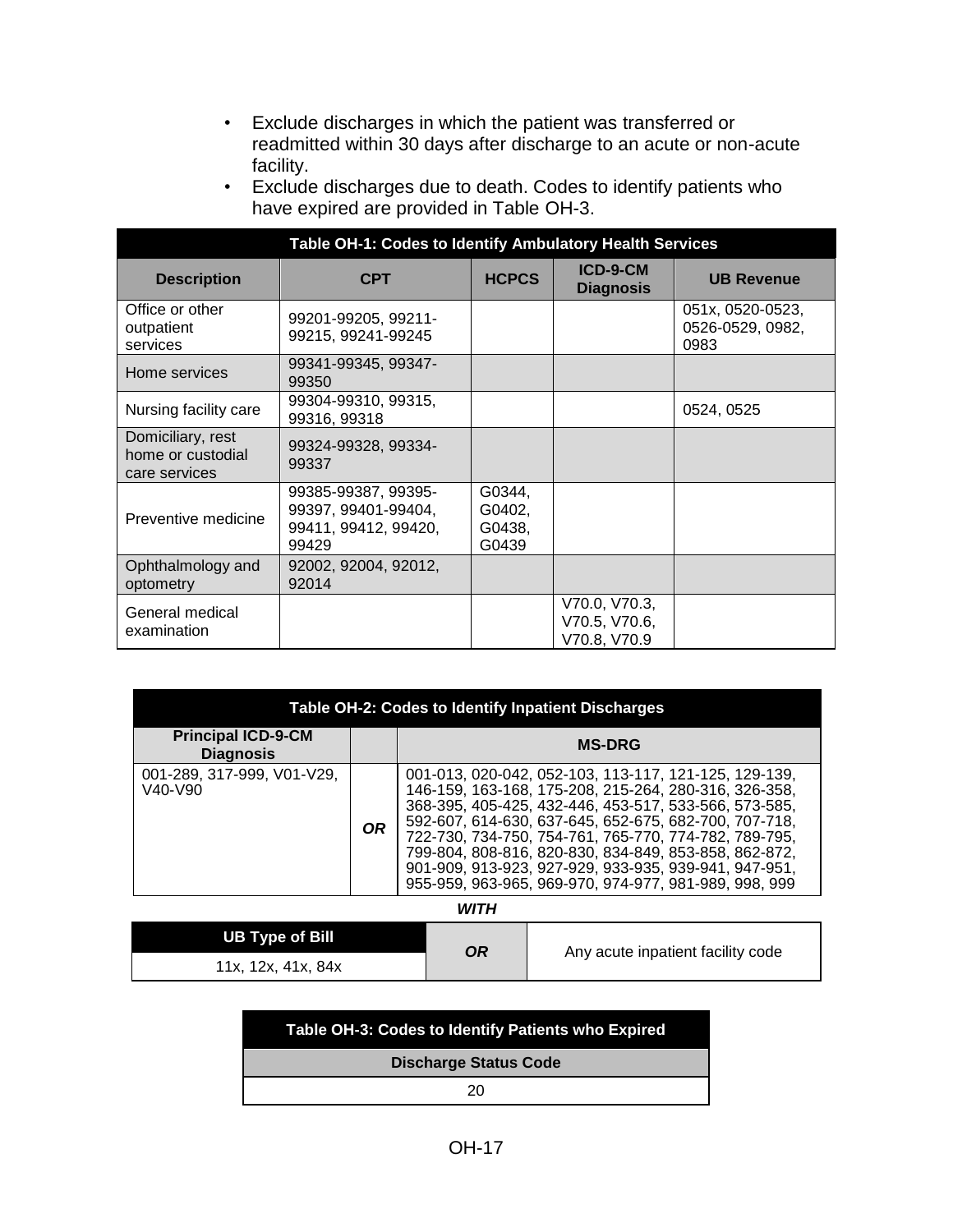- F. Data Submission how MMPs will submit data collected to CMS and the state.
	- MMPs will submit data collected for this measure in the above specified format through a secure data collection site established by CMS. This site can be accessed at the following web address: [https://Financial-Alignment-Initiative.NORC.org](https://financial-alignment-initiative.norc.org/)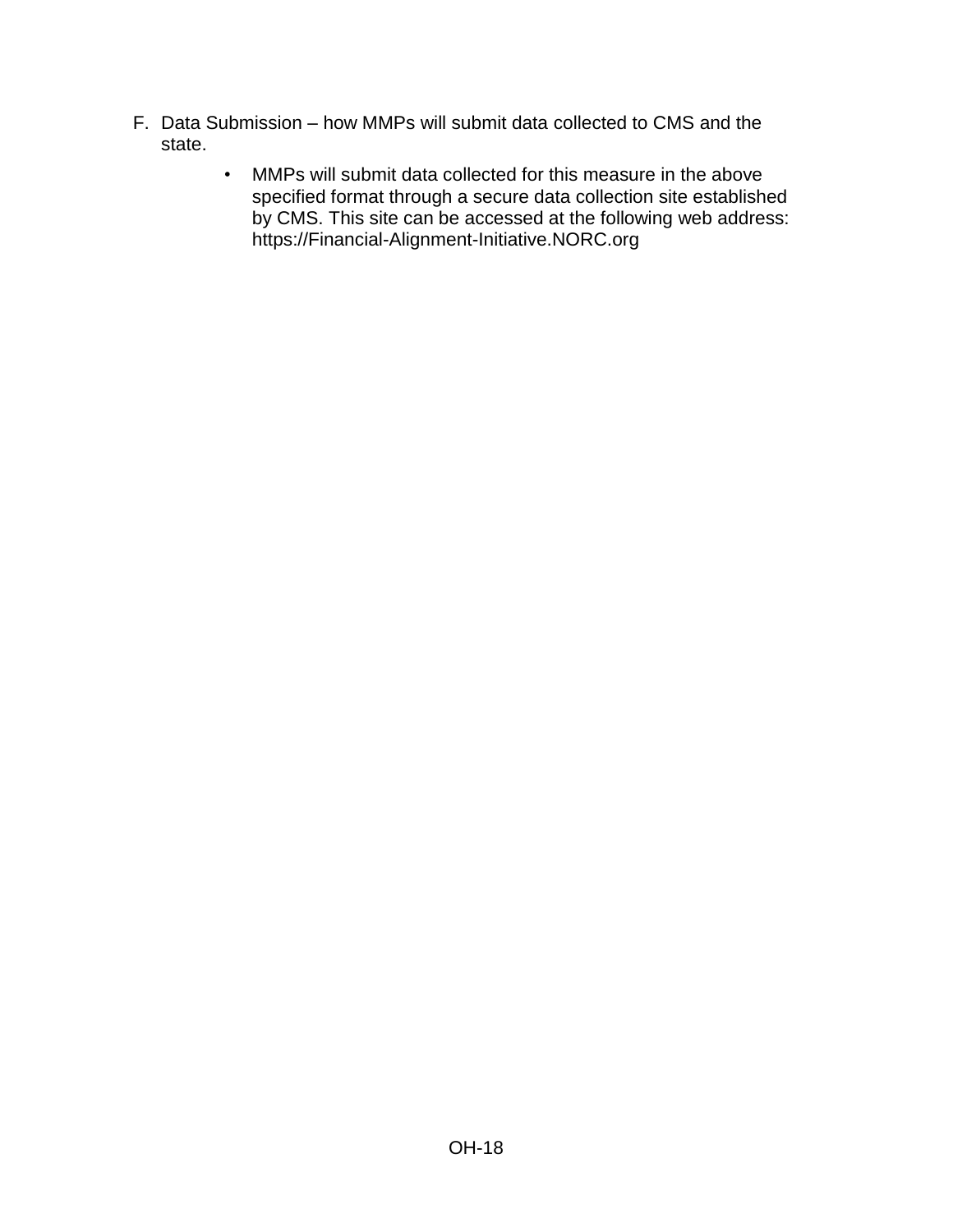## <span id="page-18-0"></span>**Section OHII. Organizational Structure and Staffing**

OH2.1 Waiver service coordinator training for supporting self-direction under the demonstration.

| <b>CONTINUOUS REPORTING</b>                      |                                      |          |                                   |                                                                                           |
|--------------------------------------------------|--------------------------------------|----------|-----------------------------------|-------------------------------------------------------------------------------------------|
| <b>Reporting Section</b>                         | <b>Reporting</b><br><b>Frequency</b> | Level    | <b>Reporting</b><br><b>Period</b> | Due Date                                                                                  |
| OH2. Organizational<br>Structure and<br>Staffing | Annually                             | Contract | <b>Calendar Year</b>              | By the end of the<br>second month<br>following the last<br>day of the<br>reporting period |

| <b>Element</b><br><b>Letter</b> | <b>Element Name</b>                                                                                                                                        | <b>Definition</b>                                                                                                                                                                       | <b>Allowable</b><br><b>Values</b>              |
|---------------------------------|------------------------------------------------------------------------------------------------------------------------------------------------------------|-----------------------------------------------------------------------------------------------------------------------------------------------------------------------------------------|------------------------------------------------|
| А.                              | Total number of<br>waiver service<br>coordinators.                                                                                                         | Total number of<br>waiver service<br>coordinators<br>employed for at least<br>30 days in the MMP<br>during the reporting<br>period.                                                     | Field Type: Numeric                            |
| B.                              | Total number of<br>waiver service<br>coordinators that<br>have undergone<br>MCOP training for<br>supporting self-<br>direction under the<br>demonstration. | Of the total reported<br>in A, the number of<br>waiver service<br>coordinators that<br>have undergone<br>MCOP training for<br>supporting self-<br>direction under the<br>demonstration. | Field Type: Numeric<br>Note: Is a subset of A. |

- B. QA Checks/Thresholds procedures used by CMS and the state to establish benchmarks in order to identify outliers or data that are potentially erroneous.
	- CMS and the state will perform an outlier analysis.
	- As data are received from MMPs over time, CMS and the state will apply threshold checks.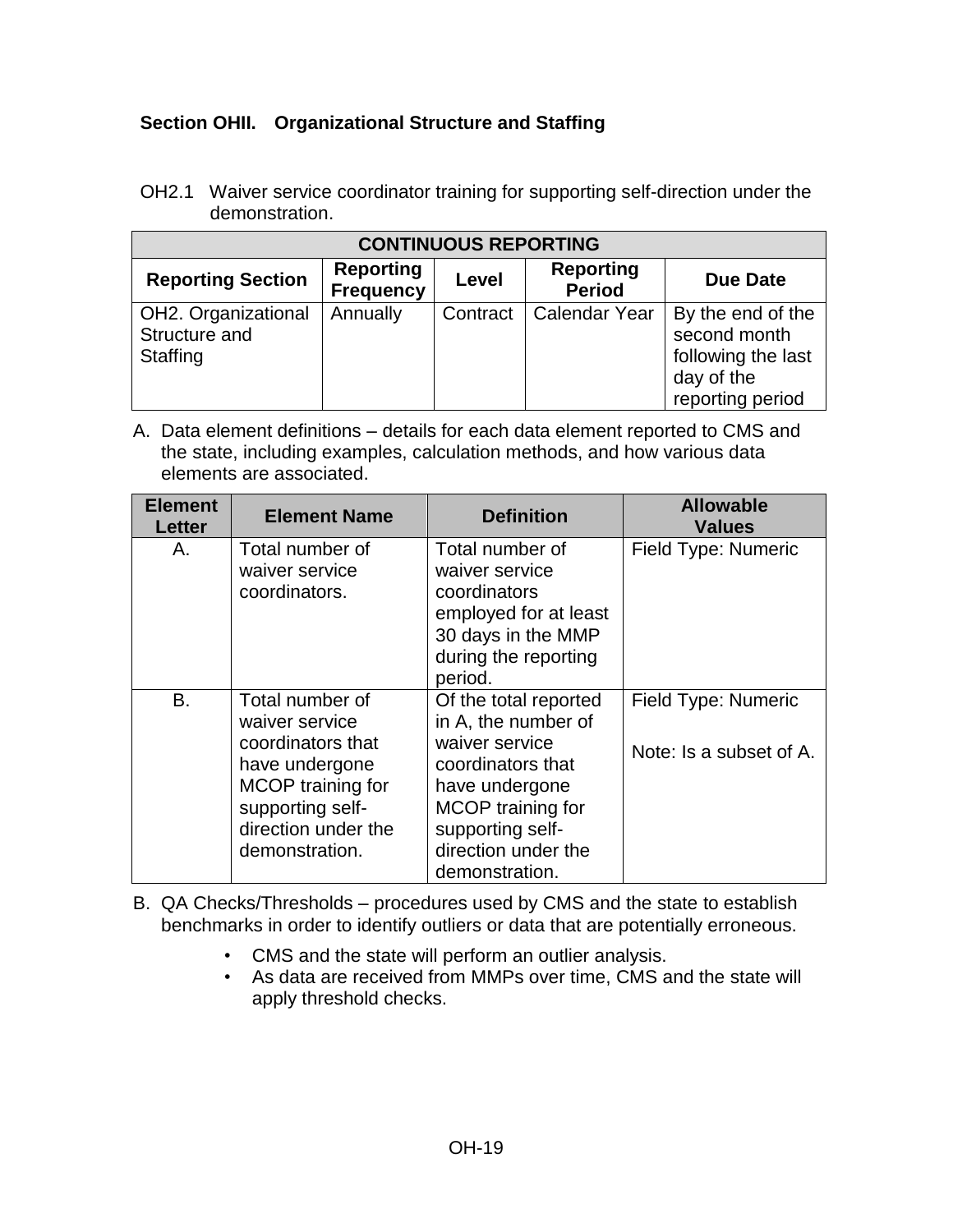- C. Edits and Validation checks validation checks that should be performed by each MMP prior to data submission.
	- Confirm those data elements listed above as subsets of other elements.
	- MMPs should validate that data element B is less than or equal to data element A.
	- All data elements should be positive values.
- D. Analysis how CMS and the state will evaluate reported data, as well as how other data sources may be monitored.
	- CMS and the state will evaluate the percentage of waiver service coordinators that have undergone MCOP training for supporting self-direction.
- E. Notes additional clarifications to a reporting section. This section incorporates previously answered frequently asked questions.
	- MMPs should refer to OH's three-way contract for specific requirements pertaining to a waiver care coordinator.
	- MMPs should refer to Section 2.5.3.3.5.4.1.5 of OH's three-way contract for specific requirements pertaining to training for supporting self-direction.
	- A waiver service coordinator includes all full-time and part-time staff.
	- If a waiver service coordinator was not currently with the MMP at the end of the reporting period, but was with the MMP for at least 30 days, they should be included in this measure.
- F. Data Submission how MMPs will submit data collected to CMS and the state.
	- MMPs will submit data collected for this measure in the above specified format through a secure data collection site established by CMS. This site can be accessed at the following web address: [https://Financial-Alignment-Initiative.NORC.org](https://financial-alignment-initiative.norc.org/)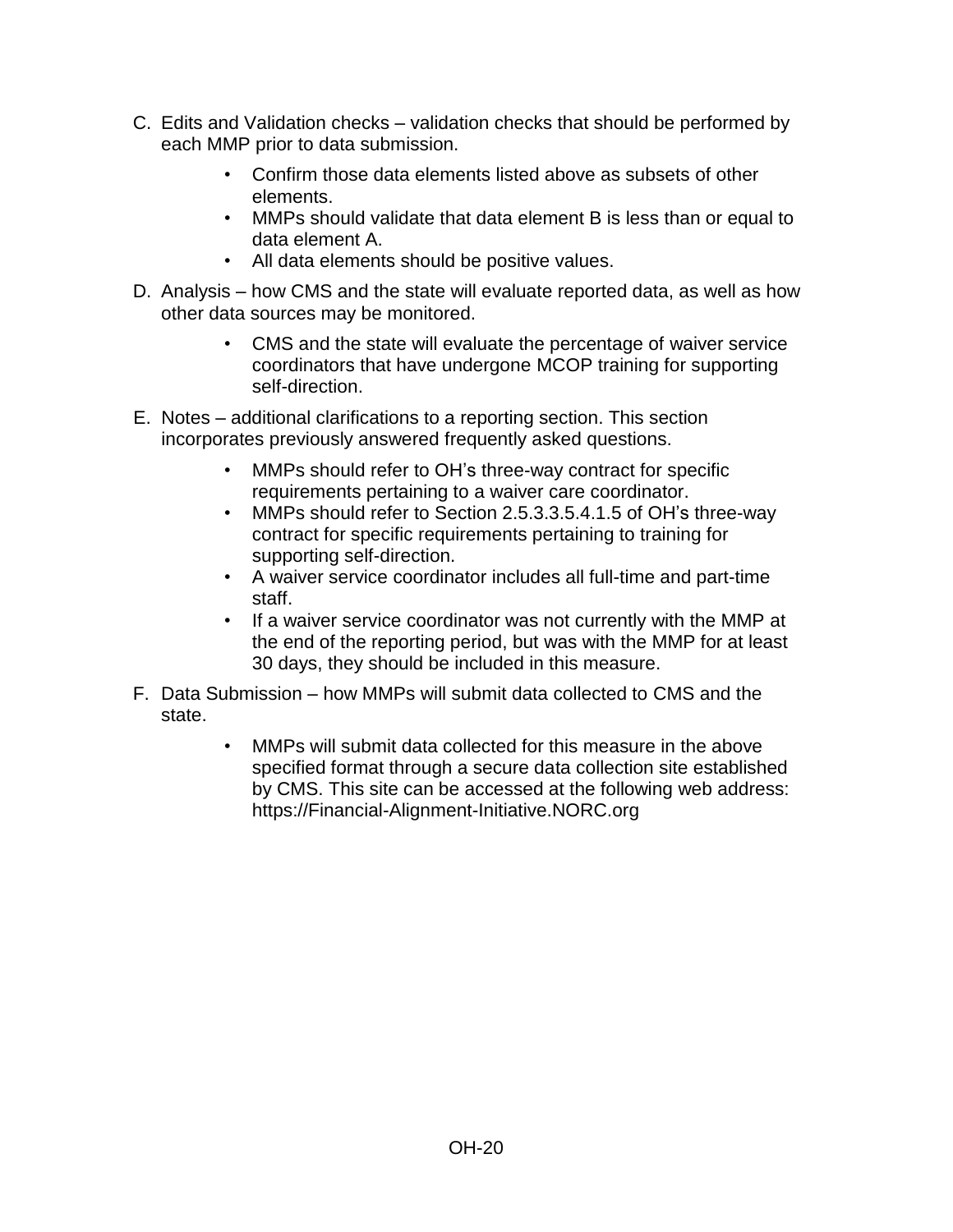#### <span id="page-20-0"></span>**Section OHIII. Performance and Quality Improvement**

OH3.1 Long-term care overall balance.<sup>i</sup>

Please note: No MMP reporting is required for this measure; ODM will gather the data necessary from MMPs. MMPs are required to assist ODM with the process and more detail regarding the required assistance will be provided by ODM. Subsequent to ODM establishing the methodology for this measure, this appendix will be updated to include the measure specifications.

| <b>CONTINUOUS REPORTING</b>                                    |          |          |                      |     |
|----------------------------------------------------------------|----------|----------|----------------------|-----|
| <b>Reporting</b><br><b>Section</b>                             | Due Date |          |                      |     |
| OH <sub>3</sub> .<br>Performance and<br>Quality<br>Improvement | Annually | Contract | <b>Calendar Year</b> | N/A |

OH3.2 Long-term care rebalancing.

Please note: No MMP reporting is required for this measure; ODM will gather the data necessary. MMPs are required to assist ODM with the process and more detail regarding the required assistance will be provided by ODM. Subsequent to ODM establishing the methodology for this measure, this appendix will be updated to include the measure specifications.

| <b>CONTINUOUS REPORTING</b>                                                                                                          |          |  |                          |     |  |
|--------------------------------------------------------------------------------------------------------------------------------------|----------|--|--------------------------|-----|--|
| <b>Reporting</b><br><b>Reporting</b><br><b>Reporting</b><br>Due Date<br>Level<br><b>Section</b><br><b>Period</b><br><b>Frequency</b> |          |  |                          |     |  |
| OH <sub>3</sub> .                                                                                                                    | Annually |  | Contract   Calendar Year | N/A |  |
| Performance and                                                                                                                      |          |  |                          |     |  |
| Quality                                                                                                                              |          |  |                          |     |  |
| Improvement                                                                                                                          |          |  |                          |     |  |

OH3.3 Nursing facility residents whose need for help with Activities of Daily Living (ADLs) has increased.

Please note: No MMP reporting is required for this measure; ODM will gather the data necessary from MDS. MMPs are required to assist ODM with the process and more detail regarding the required assistance will be provided by ODM. Subsequent to ODM establishing the methodology for this measure, this appendix will be updated to include the measure specifications.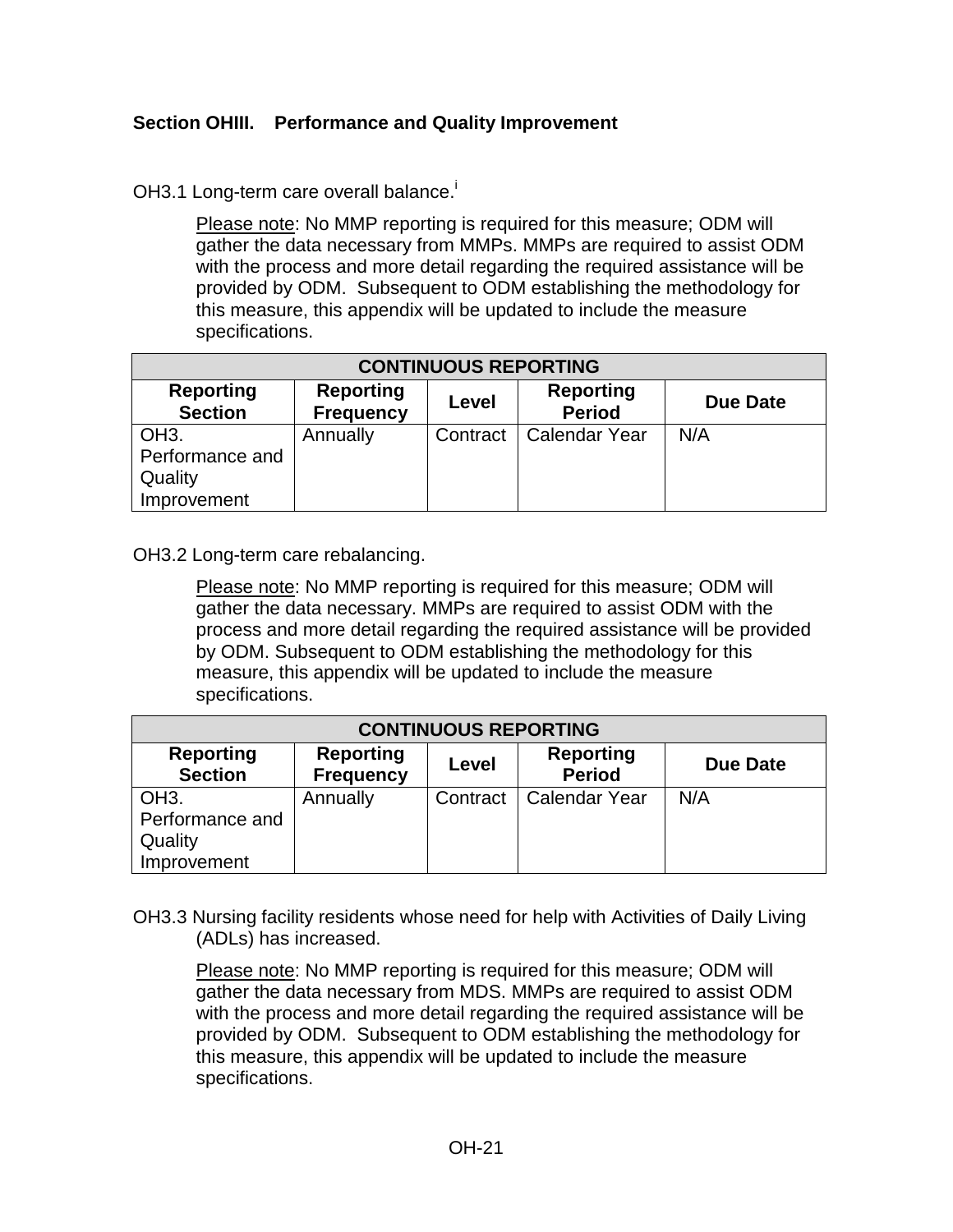| <b>CONTINUOUS REPORTING</b>                                    |                                      |          |                                                                                                     |          |
|----------------------------------------------------------------|--------------------------------------|----------|-----------------------------------------------------------------------------------------------------|----------|
| <b>Reporting</b><br><b>Section</b>                             | <b>Reporting</b><br><b>Frequency</b> | Level    | <b>Reporting</b><br><b>Periods</b>                                                                  | Due Date |
| OH <sub>3</sub> .<br>Performance and<br>Quality<br>Improvement | Quarterly                            | Contract | Current<br>Calendar<br>Quarter<br>Ex:<br>$1/1 - 3/31$<br>$4/1 - 6/30$<br>$7/1 - 9/30$<br>10/1-12/31 | N/A      |

*Please refer to the MDS 3.0 Quality Measure User's Manual for further detailed specifications on this measure: [http://www.cms.gov/Medicare/Quality-Initiatives-](http://www.cms.gov/Medicare/Quality-Initiatives-Patient-Assessment-Instruments/NursingHomeQualityInits/Downloads/MDS-30-QM-User%E2%80%99s-Manual-V80.pdf)[Patient-Assessment-Instruments/NursingHomeQualityInits/Downloads/MDS-30-](http://www.cms.gov/Medicare/Quality-Initiatives-Patient-Assessment-Instruments/NursingHomeQualityInits/Downloads/MDS-30-QM-User%E2%80%99s-Manual-V80.pdf) [QM-User%E2%80%99s-Manual-V80.pdf](http://www.cms.gov/Medicare/Quality-Initiatives-Patient-Assessment-Instruments/NursingHomeQualityInits/Downloads/MDS-30-QM-User%E2%80%99s-Manual-V80.pdf)*

OH3.4 Nursing facility residents who have/had a catheter inserted and left in their bladder.

Please note: No MMP reporting is required for this measure; ODM will gather the data necessary from MDS data. MMPs are required to assist ODM with the process and more detail regarding the required assistance will be provided by ODM. Subsequent to ODM establishing the methodology for this measure, this appendix will be updated to include the measure specifications.

| <b>CONTINUOUS REPORTING</b>                                    |                                      |          |                                                       |          |
|----------------------------------------------------------------|--------------------------------------|----------|-------------------------------------------------------|----------|
| <b>Reporting</b><br><b>Section</b>                             | <b>Reporting</b><br><b>Frequency</b> | Level    | <b>Reporting</b><br><b>Periods</b>                    | Due Date |
| OH <sub>3</sub> .<br>Performance and<br>Quality<br>Improvement | Quarterly                            | Contract | Current<br>Calendar<br>Quarter<br>Ex:<br>$1/1 - 3/31$ | N/A      |
|                                                                |                                      |          | $4/1 - 6/30$<br>$7/1 - 9/30$<br>10/1-12/31            |          |

*Please refer to the MDS 3.0 Quality Measure User's Manual for further detailed specifications on this measure: [http://www.cms.gov/Medicare/Quality-Initiatives-](http://www.cms.gov/Medicare/Quality-Initiatives-Patient-Assessment-Instruments/NursingHomeQualityInits/Downloads/MDS-30-QM-User%E2%80%99s-Manual-V80.pdf)[Patient-Assessment-Instruments/NursingHomeQualityInits/Downloads/MDS-30-](http://www.cms.gov/Medicare/Quality-Initiatives-Patient-Assessment-Instruments/NursingHomeQualityInits/Downloads/MDS-30-QM-User%E2%80%99s-Manual-V80.pdf) [QM-User%E2%80%99s-Manual-V80.pdf](http://www.cms.gov/Medicare/Quality-Initiatives-Patient-Assessment-Instruments/NursingHomeQualityInits/Downloads/MDS-30-QM-User%E2%80%99s-Manual-V80.pdf)*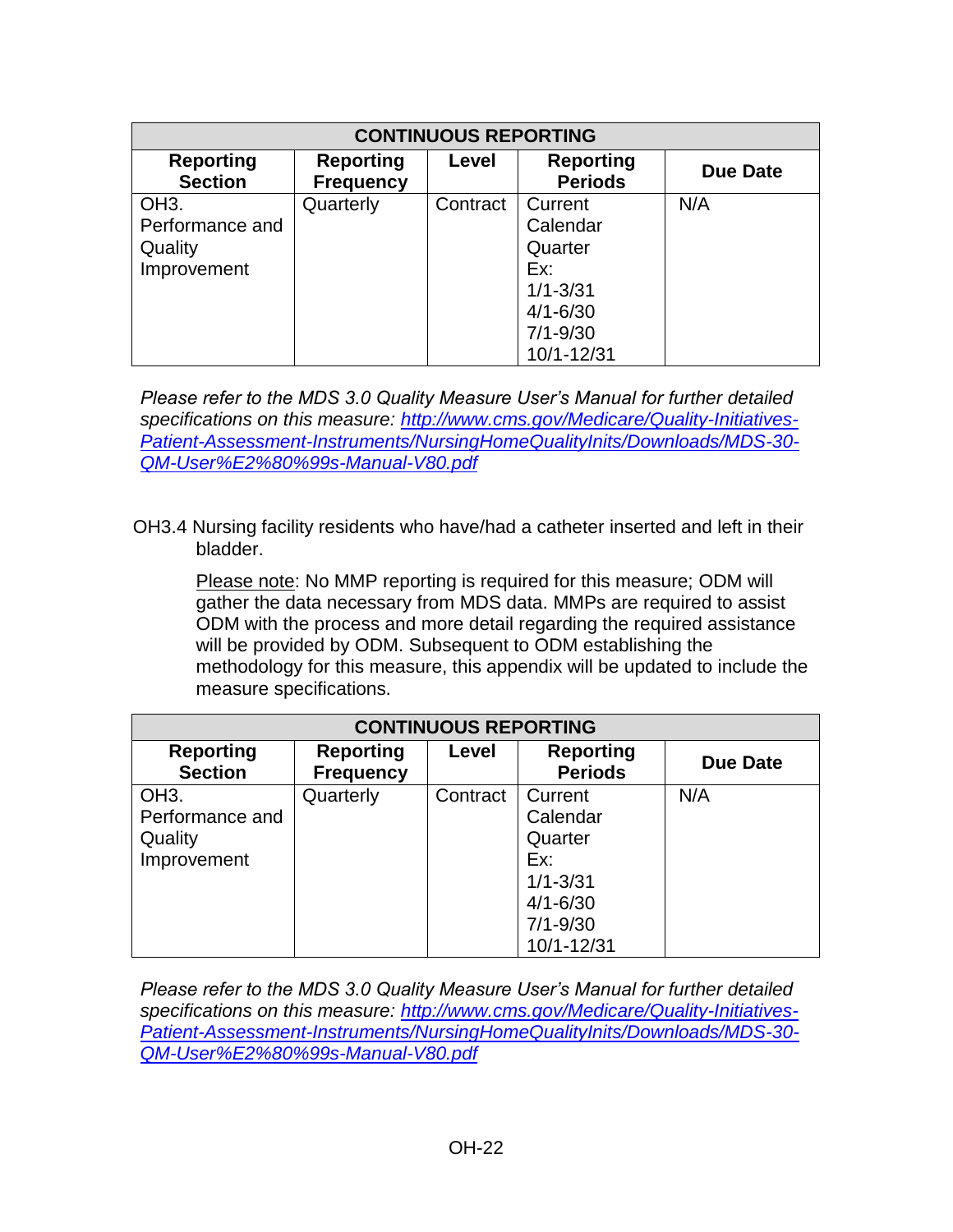OH3.5 Nursing facility residents who were physically restrained.

Please note: No MMP reporting is required for this measure; ODM will gather the data necessary from MDS. MMPs are required to assist ODM with the process and more detail regarding the required assistance will be provided by ODM. Subsequent to ODM establishing the methodology for this measure, this appendix will be updated to include the measure specifications.

| <b>CONTINUOUS REPORTING</b>        |                                      |          |                                    |          |
|------------------------------------|--------------------------------------|----------|------------------------------------|----------|
| <b>Reporting</b><br><b>Section</b> | <b>Reporting</b><br><b>Frequency</b> | Level    | <b>Reporting</b><br><b>Periods</b> | Due Date |
| OH <sub>3</sub> .                  | Quarterly                            | Contract | Current                            | N/A      |
| Performance and                    |                                      |          | Calendar                           |          |
| Quality                            |                                      |          | Quarter                            |          |
| Improvement                        |                                      |          | Ex:                                |          |
|                                    |                                      |          | $1/1 - 3/31$                       |          |
|                                    |                                      |          | $4/1 - 6/30$                       |          |
|                                    |                                      |          | $7/1 - 9/30$                       |          |
|                                    |                                      |          | 10/1-12/31                         |          |

*Please refer to the MDS 3.0 Quality Measure User's Manual for further detailed specifications on this measure: [http://www.cms.gov/Medicare/Quality-Initiatives-](http://www.cms.gov/Medicare/Quality-Initiatives-Patient-Assessment-Instruments/NursingHomeQualityInits/Downloads/MDS-30-QM-User%E2%80%99s-Manual-V80.pdf)[Patient-Assessment-Instruments/NursingHomeQualityInits/Downloads/MDS-30-](http://www.cms.gov/Medicare/Quality-Initiatives-Patient-Assessment-Instruments/NursingHomeQualityInits/Downloads/MDS-30-QM-User%E2%80%99s-Manual-V80.pdf) [QM-User%E2%80%99s-Manual-V80.pdf](http://www.cms.gov/Medicare/Quality-Initiatives-Patient-Assessment-Instruments/NursingHomeQualityInits/Downloads/MDS-30-QM-User%E2%80%99s-Manual-V80.pdf)*

OH3.6 Nursing facility residents experiencing one or more falls with a major injury.

Please note: No MMP reporting is required for this measure; ODM will gather the data necessary from MDS. MMPs are required to assist ODM with the process and more detail regarding the required assistance will be provided by ODM. Subsequent to ODM establishing the methodology for this measure, this appendix will be updated to include the measure specifications.

| <b>CONTINUOUS REPORTING</b>        |                                      |          |                                    |          |
|------------------------------------|--------------------------------------|----------|------------------------------------|----------|
| <b>Reporting</b><br><b>Section</b> | <b>Reporting</b><br><b>Frequency</b> | Level    | <b>Reporting</b><br><b>Periods</b> | Due Date |
| OH <sub>3</sub> .                  | Quarterly                            | Contract | Current                            | N/A      |
| Performance and<br>Quality         |                                      |          | Calendar<br>Quarter                |          |
| Improvement                        |                                      |          | Ex:                                |          |
|                                    |                                      |          | $1/1 - 3/31$                       |          |
|                                    |                                      |          | $4/1 - 6/30$                       |          |
|                                    |                                      |          | $7/1 - 9/30$                       |          |
|                                    |                                      |          | 10/1-12/31                         |          |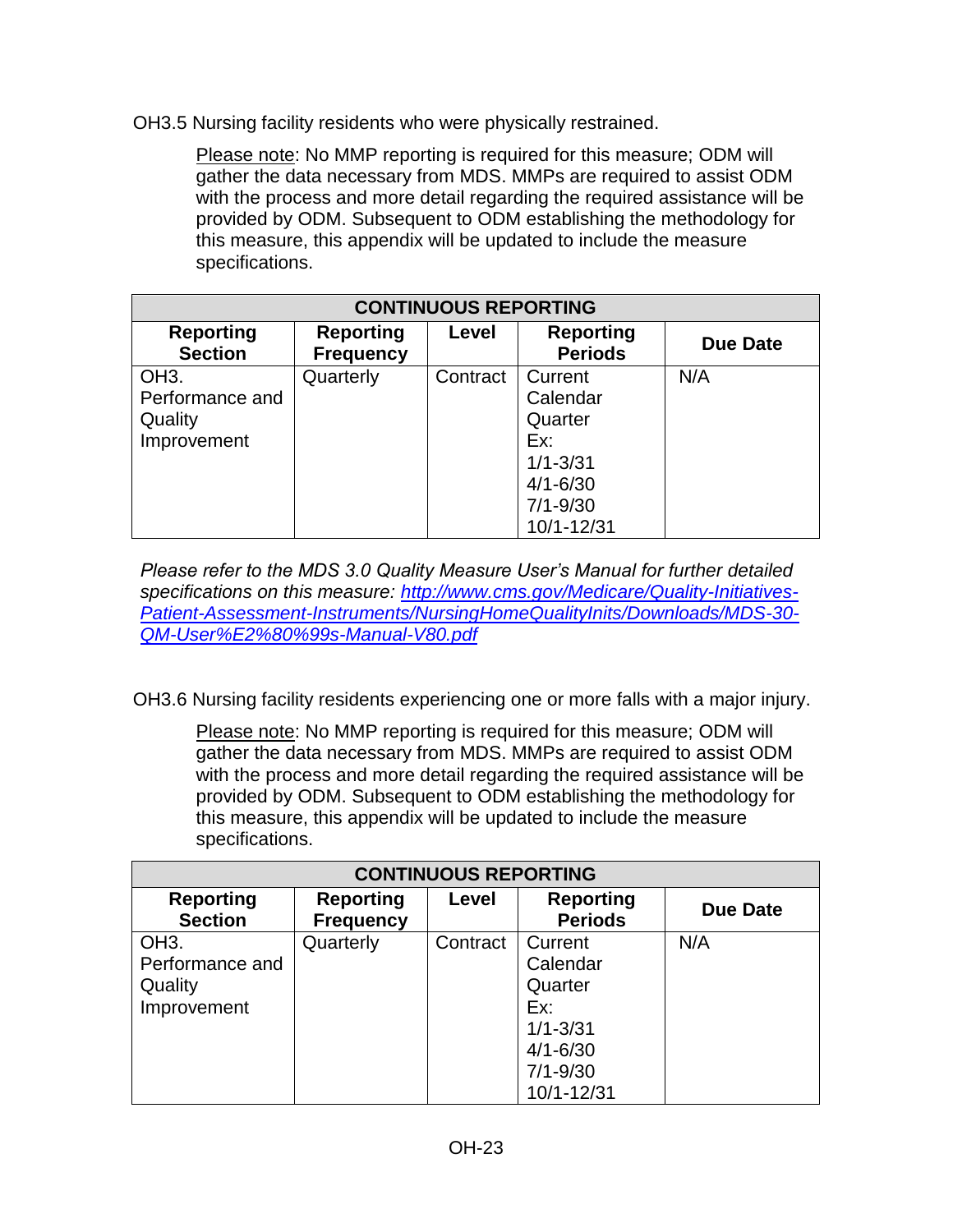*Please refer to the MDS 3.0 Quality Measure User's Manual for further detailed specifications on this measure: [http://www.cms.gov/Medicare/Quality-Initiatives-](http://www.cms.gov/Medicare/Quality-Initiatives-Patient-Assessment-Instruments/NursingHomeQualityInits/Downloads/MDS-30-QM-User%E2%80%99s-Manual-V80.pdf)[Patient-Assessment-Instruments/NursingHomeQualityInits/Downloads/MDS-30-](http://www.cms.gov/Medicare/Quality-Initiatives-Patient-Assessment-Instruments/NursingHomeQualityInits/Downloads/MDS-30-QM-User%E2%80%99s-Manual-V80.pdf) [QM-User%E2%80%99s-Manual-V80.pdf](http://www.cms.gov/Medicare/Quality-Initiatives-Patient-Assessment-Instruments/NursingHomeQualityInits/Downloads/MDS-30-QM-User%E2%80%99s-Manual-V80.pdf)*

OH3.7 Nursing facility residents with a urinary tract infection.

Please note: No MMP reporting is required for this measure; ODM will gather the data necessary from MDS. MMPs are required to assist ODM with the process and more detail regarding the required assistance will be provided by ODM. Subsequent to ODM establishing the methodology for this measure, this appendix will be updated to include the measure specifications.

| <b>CONTINUOUS REPORTING</b>                                    |                                      |          |                                                                                                     |          |
|----------------------------------------------------------------|--------------------------------------|----------|-----------------------------------------------------------------------------------------------------|----------|
| <b>Reporting</b><br><b>Section</b>                             | <b>Reporting</b><br><b>Frequency</b> | Level    | <b>Reporting</b><br><b>Periods</b>                                                                  | Due Date |
| OH <sub>3</sub> .<br>Performance and<br>Quality<br>Improvement | Quarterly                            | Contract | Current<br>Calendar<br>Quarter<br>Ex:<br>$1/1 - 3/31$<br>$4/1 - 6/30$<br>$7/1 - 9/30$<br>10/1-12/31 | N/A      |

*Please refer to the MDS 3.0 Quality Measure User's Manual for further detailed specifications on this measure: [http://www.cms.gov/Medicare/Quality-Initiatives-](http://www.cms.gov/Medicare/Quality-Initiatives-Patient-Assessment-Instruments/NursingHomeQualityInits/Downloads/MDS-30-QM-User%E2%80%99s-Manual-V80.pdf)[Patient-Assessment-Instruments/NursingHomeQualityInits/Downloads/MDS-30-](http://www.cms.gov/Medicare/Quality-Initiatives-Patient-Assessment-Instruments/NursingHomeQualityInits/Downloads/MDS-30-QM-User%E2%80%99s-Manual-V80.pdf) [QM-User%E2%80%99s-Manual-V80.pdf](http://www.cms.gov/Medicare/Quality-Initiatives-Patient-Assessment-Instruments/NursingHomeQualityInits/Downloads/MDS-30-QM-User%E2%80%99s-Manual-V80.pdf)*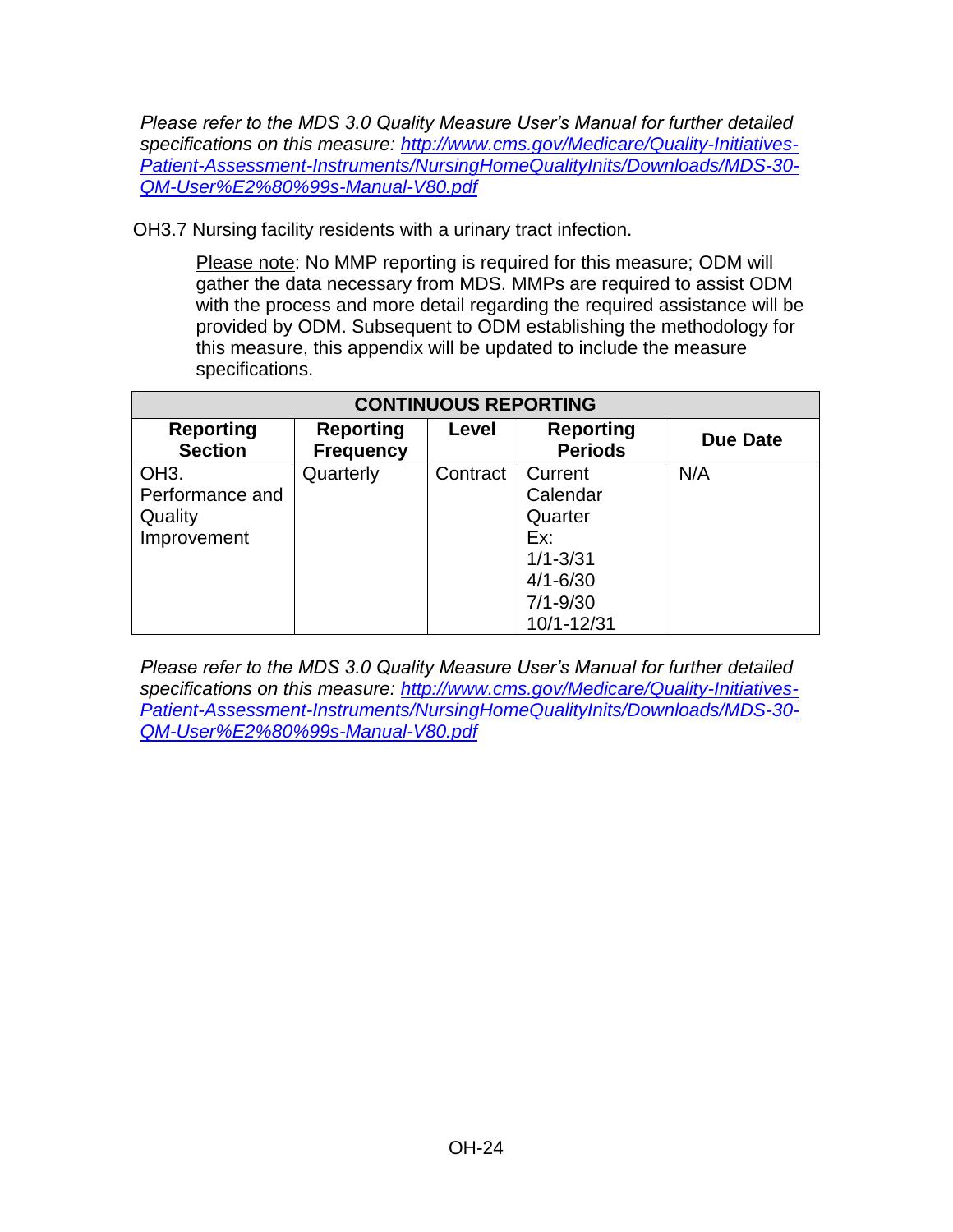# <span id="page-24-0"></span>**Section OHIV. Systems**

#### OH4.1 MyCare Centralized Enrollee Record.

Please note: No MMP reporting is required for this measure; ODM will gather the data necessary: MMPs are required to assist ODM with the waiver quality assurance process and more detail regarding the required assistance will be provided by ODM.

| <b>IMPLEMENTATION</b>              |                                      |                |                                             |                 |
|------------------------------------|--------------------------------------|----------------|---------------------------------------------|-----------------|
| <b>Reporting</b><br><b>Section</b> | <b>Reporting</b><br><b>Frequency</b> | Level          | <b>Reporting</b><br><b>Period</b>           | <b>Due Date</b> |
| OH4. Systems                       | <b>Monthly</b>                       | Contract       | <b>Current Month</b><br>Ex:<br>$1/1 - 1/31$ | N/A             |
|                                    |                                      | <b>ONGOING</b> |                                             |                 |
| <b>Reporting</b><br><b>Section</b> | <b>Reporting</b><br><b>Frequency</b> | Level          | <b>Reporting</b><br><b>Period</b>           | <b>Due Date</b> |
| OH4. Systems                       | Annually                             | Contract       | <b>Calendar Year</b>                        | N/A             |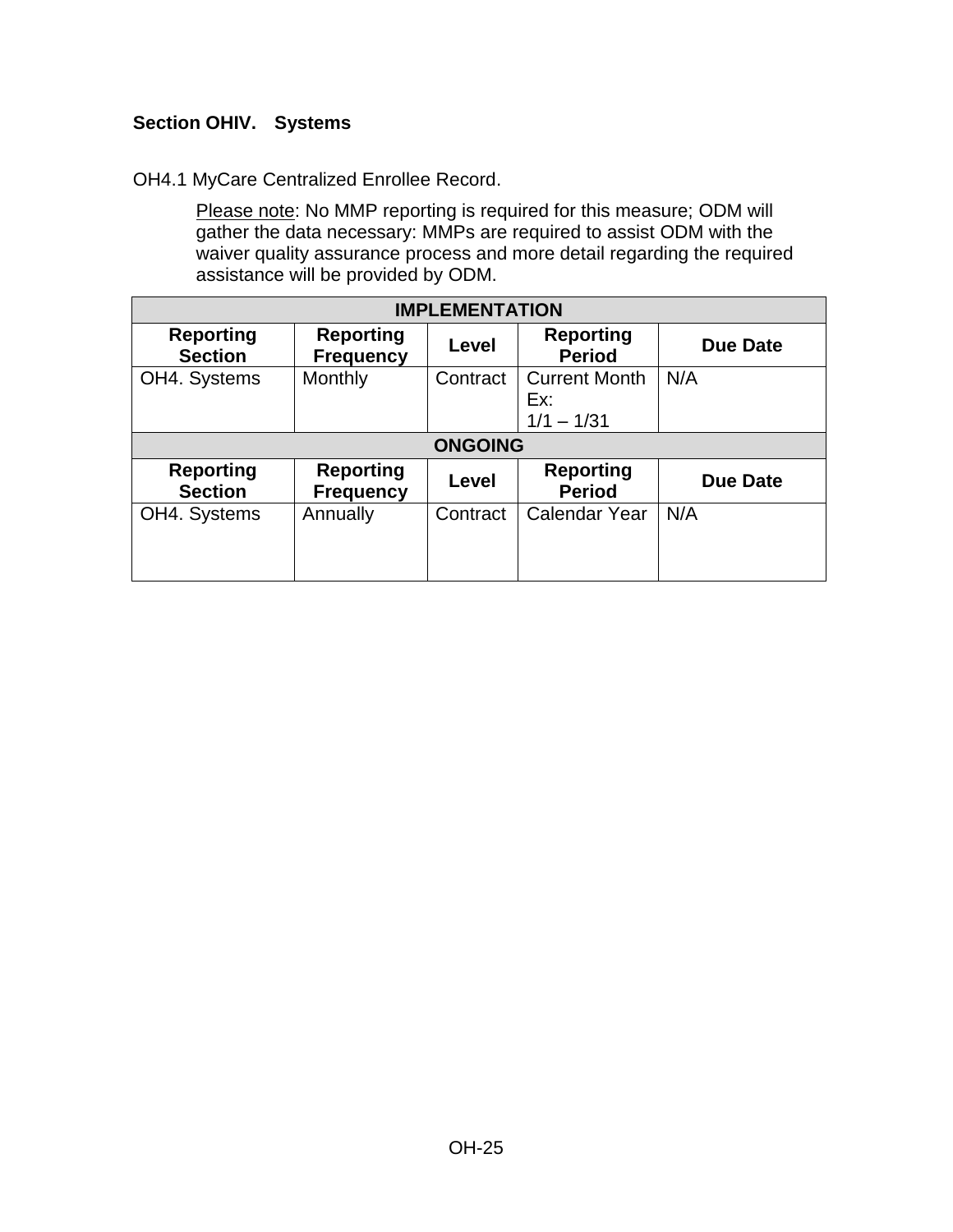# <span id="page-25-0"></span>**Section OHV. Utilization**

OH5.1 Unduplicated members receiving HCBS and unduplicated members receiving nursing facility services.

| <b>CONTINUOUS REPORTING</b>        |                                      |          |                                   |                                                                                           |  |
|------------------------------------|--------------------------------------|----------|-----------------------------------|-------------------------------------------------------------------------------------------|--|
| <b>Reporting</b><br><b>Section</b> | <b>Reporting</b><br><b>Frequency</b> | Level    | <b>Reporting</b><br><b>Period</b> | <b>Due Date</b>                                                                           |  |
| OH5. Utilization                   | Annually                             | Contract | <b>Calendar Year</b>              | By the end of the<br>fourth month<br>following the last<br>day of the reporting<br>period |  |

| <b>Element</b><br><b>Letter</b> | <b>Element Name</b>                                                   | <b>Definition</b>                                                                                                                                                                                   | <b>Allowable</b><br><b>Values</b>              |
|---------------------------------|-----------------------------------------------------------------------|-----------------------------------------------------------------------------------------------------------------------------------------------------------------------------------------------------|------------------------------------------------|
| Α.                              | Total number of<br>members.                                           | Total number of<br>members that were<br>continuously enrolled in<br>the MMP for six months<br>during the reporting<br>period.                                                                       | Field Type: Numeric                            |
| B.                              | Total number of<br>members<br>receiving HCBS.                         | Of the total reported in<br>A, the number of<br>members receiving<br><b>HCBS</b> during the<br>reporting period who did<br>not receive nursing<br>facility services during<br>the reporting period. | Field Type: Numeric<br>Note: Is a subset of A. |
| $C_{\cdot}$                     | Total number of<br>members<br>receiving nursing<br>facility services. | Of the total reported in<br>A, the number of<br>members receiving<br>nursing facility services<br>during the reporting<br>period who did not<br>receive HCBS during the<br>reporting period.        | Field Type: Numeric<br>Note: Is a subset of A. |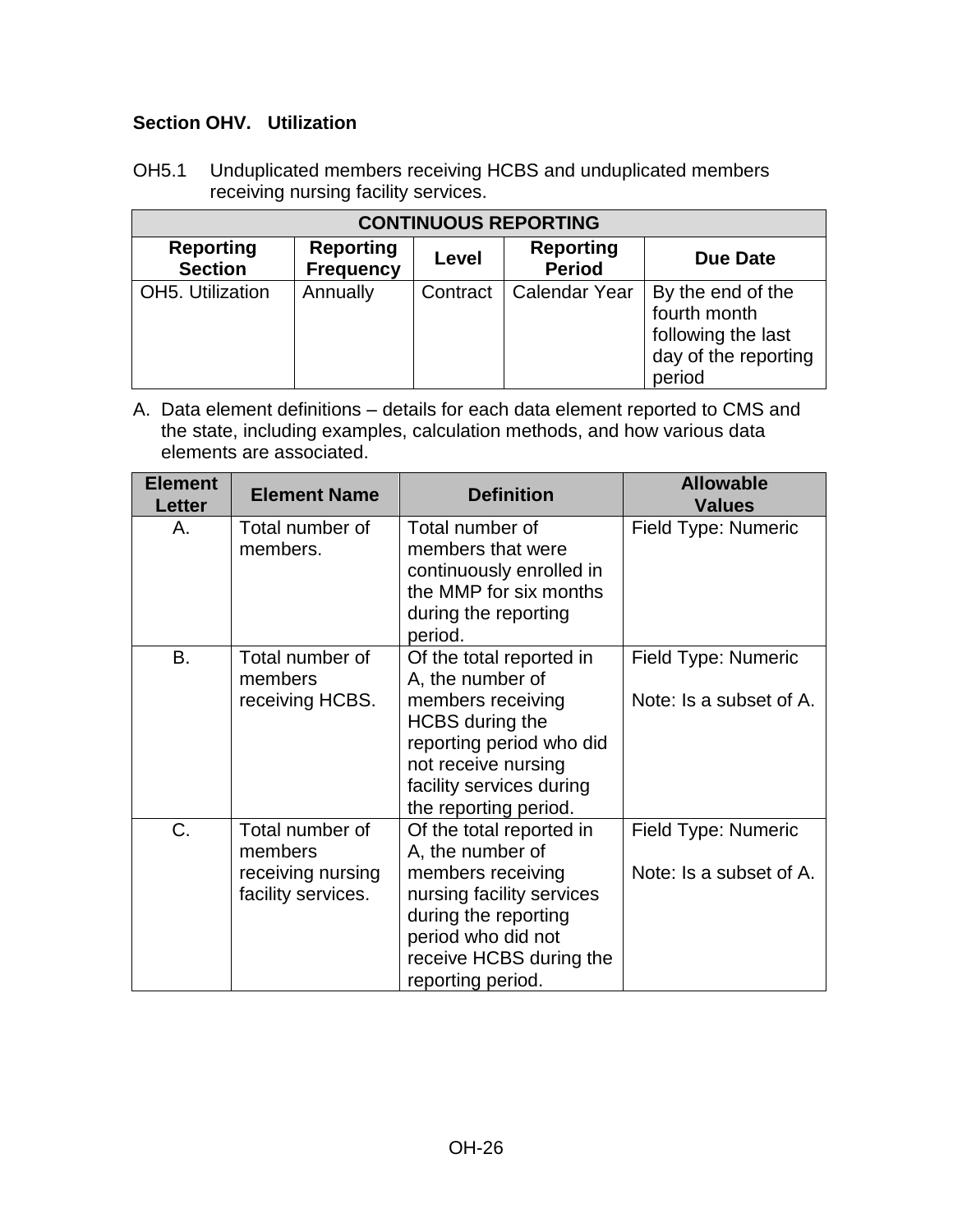| <b>Element</b><br><b>Letter</b> | <b>Element Name</b>                                                                           | <b>Definition</b>                                                                                      | <b>Allowable</b><br><b>Values</b> |
|---------------------------------|-----------------------------------------------------------------------------------------------|--------------------------------------------------------------------------------------------------------|-----------------------------------|
| D.                              | Total number of<br>members                                                                    | Of the total reported in<br>A, the number of                                                           | Field Type: Numeric               |
|                                 | receiving both<br>HCBS and<br>nursing facility<br>services during<br>the reporting<br>period. | members receiving both<br><b>HCBS</b> and nursing<br>facility services during<br>the reporting period. | Note: Is a subset of A.           |

- B. QA Checks/Thresholds procedures used by CMS and the state to establish benchmarks in order to identify outliers or data that are potentially erroneous.
	- CMS and the state will perform an outlier analysis.
	- As data are received from MMPs over time, CMS and the state will apply threshold checks.
- C. Edits and Validation checks validation checks that should be performed by each MMP prior to data submission.
	- Confirm those data elements listed above as subsets of other elements.
	- MMPs should validate that data elements B, C, and D are less than or equal to data element A.
	- All data elements should be positive values.
- D. Analysis how CMS and the state will evaluate reported data, as well as how other data sources may be monitored.
	- CMS and the state will obtain enrollment data and will evaluate the percentage of members who received:
		- o HCBS during the reporting period who did not receive nursing facility services during the reporting period.
		- o Nursing facility services during the reporting period who did not receive HCBS during the reporting period.
		- o Both HCBS and nursing facility services during the reporting period.
- E. Notes additional clarifications to a reporting section. This section incorporates previously answered frequently asked questions.
	- MMPs should include all members regardless of whether the member enrolled voluntarily or was passively enrolled. Medicaidonly members should not be included.
	- MMPs should include all members who meet the criteria outlined in Element A, regardless if they are disenrolled as of the end of the reporting period (i.e., include all members regardless if they are currently enrolled or disenrolled as of the last day of the reporting period).